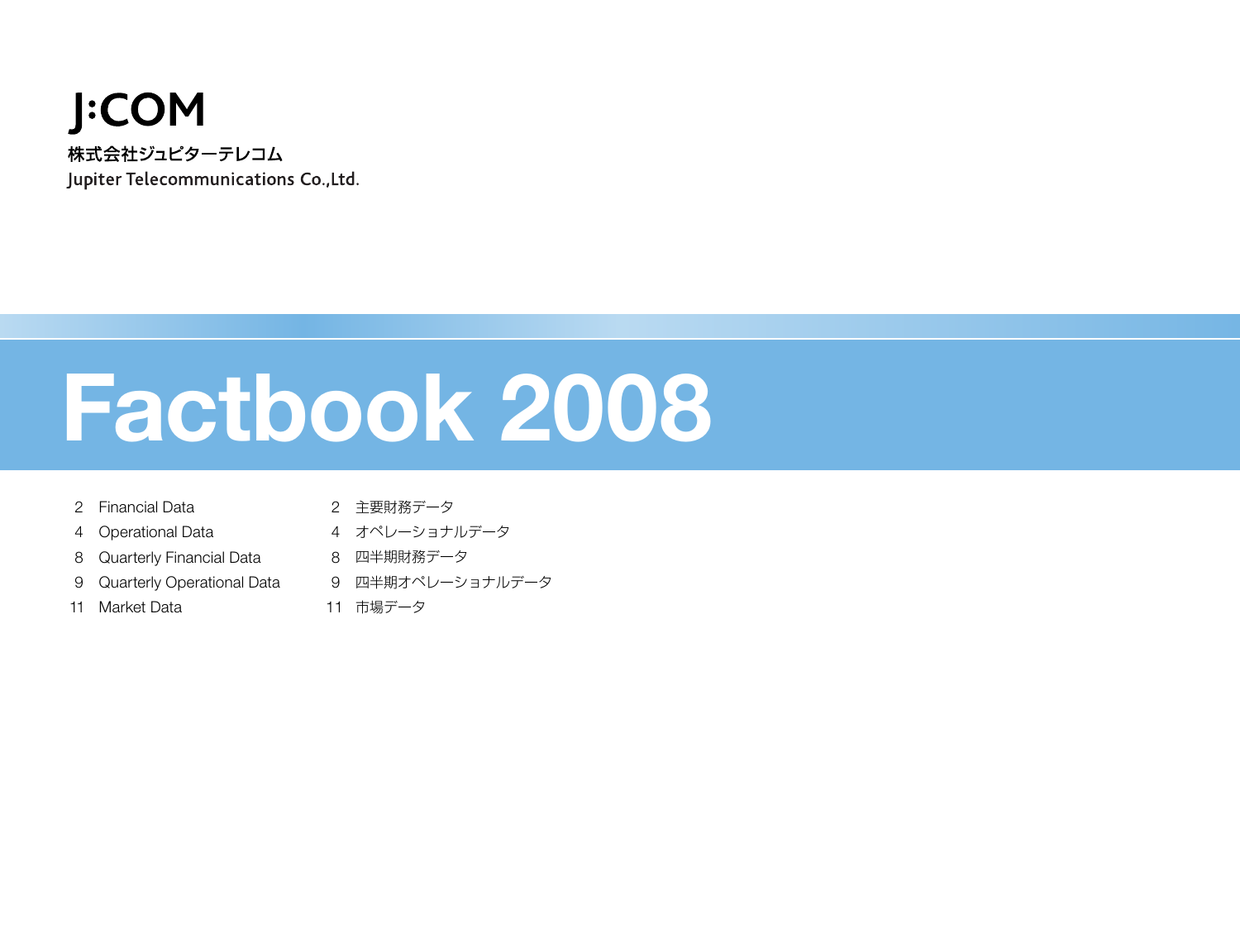#### **Financial Data (U.S. GAAP)**

#### **主要財務データ(米国会計基準)**

Jupiter Telecommunications Co., Ltd. and Subsidiaries Years ended December 31

#### 株式会社ジュピターテレコムおよび連結子会社 12月31日終了の連結会計年度

|                                              |                                                                                                                                                      |           | Yen in Millions/百万円 |                          |                                     |                   |           |                          |           |                   |  |
|----------------------------------------------|------------------------------------------------------------------------------------------------------------------------------------------------------|-----------|---------------------|--------------------------|-------------------------------------|-------------------|-----------|--------------------------|-----------|-------------------|--|
|                                              |                                                                                                                                                      | 2004      | 2005                |                          | 2006                                |                   | 2007      |                          | 2008      |                   |  |
|                                              |                                                                                                                                                      |           |                     | (増減率)<br>% change        |                                     | (増減率)<br>% change |           | (増減率)<br>% change        |           | (増減率)<br>% change |  |
| <b>Operating results:</b>                    | 営業成績:                                                                                                                                                |           |                     |                          |                                     |                   |           |                          |           |                   |  |
| Revenue                                      | 営業収益                                                                                                                                                 |           |                     |                          |                                     |                   |           |                          |           |                   |  |
| <b>Subscription fees</b>                     | 利用料収入                                                                                                                                                |           |                     |                          |                                     |                   |           |                          |           |                   |  |
| Cable television                             | ケーブルテレビ                                                                                                                                              | ¥ 75,866  | ¥ 85,254            | 12.4%                    | ¥102,803                            | 20.6%             | ¥123,071  | 19.7%                    | ¥134,425  | 9.2%              |  |
| <b>High-speed Internet Access</b>            | 高速インターネット接続                                                                                                                                          | 40,123    | 47,425              | 18.2%                    | 58,121                              | 22.6%             | 66,558    | 14.5%                    | 73,479    | 10.4%             |  |
|                                              | 固定電話                                                                                                                                                 | 24,837    | 30,699              | 23.6%                    | 35,591                              | 15.9%             | 40,432    | 13.6%                    | 43,945    | 8.7%              |  |
| Telephony<br><b>Total subscription fees</b>  | 利用料収入計                                                                                                                                               | 140,826   | 163,378             | 16.0%                    | 196,515                             | 20.3%             | 230,061   | 17.1%                    | 251,849   | 9.5%              |  |
|                                              |                                                                                                                                                      | 20,520    | 19,766              | (3.7%)                   | 25,400                              | 28.5%             | 34,447    | 35.6%                    | 42,459    | 23.3%             |  |
| <b>Other</b>                                 | その他                                                                                                                                                  |           |                     |                          |                                     |                   |           |                          |           |                   |  |
| <b>Total revenue</b>                         | 営業収益合計                                                                                                                                               | 161,346   | 183,144             | 13.5%                    | 221,915                             | 21.2%             | 264,508   | 19.2%                    | 294,308   | 11.3%             |  |
| Operating costs and expenses                 | 営業費用                                                                                                                                                 |           |                     |                          |                                     |                   |           |                          |           |                   |  |
| Operating and programming costs              | 番組・その他営業費用                                                                                                                                           | ¥ 66,594  | ¥ 76,767            | 15.3%                    | ¥ 92,297                            | 20.2%             | ¥104,748  | 13.5%                    | ¥112,099  | 7.0%              |  |
| Selling, general and administrative expenses | 販売費及び一般管理費                                                                                                                                           | 31,587    | 38,564              | 22.1%                    | 43,992                              | 14.1%             | 52,722    | 19.8%                    | 59,514    | 12.9%             |  |
| Depreciation and amortization                | 減価償却費                                                                                                                                                | 40,573    | 43,338              | 6.8%                     | 54,044                              | 24.7%             | 64,222    | 18.8%                    | 69.020    | 7.5%              |  |
| Total operating costs and expenses           | 営業費用計                                                                                                                                                | 138,754   | 158,669             | 14.4%                    | 190,333                             | 20.0%             | 221,692   | 16.5%                    | 240,633   | 8.5%              |  |
| Operating income                             | 営業利益                                                                                                                                                 | 22,592    | 24,475              | 8.3%                     | 31.582                              | 29.0%             | 42,816    | 35.6%                    | 53,675    | 25.4%             |  |
| Income before income taxes                   | 税引前当期純利益                                                                                                                                             | 12,679    | 16,748              | 32.1%                    | 27,503                              | 64.2%             | 37,506    | 36.4%                    | 47,440    | 26.5%             |  |
| Net income                                   | 当期純利益                                                                                                                                                | 10,821    | 19,333              | 78.7%                    | 24,481                              | 26.6%             | 23,992    | $(2.0\%)$                | 27.964    | 16.6%             |  |
| OCF (EBITDA) (*1)                            | OCF (EBITDA) (注) 1                                                                                                                                   | ¥ 63,249  | ¥ 70,023            | 10.7%                    | ¥ 85,957                            | 22.8%             | ¥107,178  | 24.7%                    | ¥122,751  | 14.5%             |  |
| OCF margin (%)                               | OCFマージン (%)                                                                                                                                          | 39.2      | 38.2                |                          | 38.7                                |                   | 40.5      |                          | 41.7      |                   |  |
| Capital expenditures                         | 設備投資                                                                                                                                                 | ¥ 44,354  | ¥ 54,277            | 22.4%                    | ¥ 65,903                            | 21.4%             | ¥ 65,281  | (0.9%                    | ¥ 62,395  | (4.4%)            |  |
| Purchased capital expenditures               | 資本的支出                                                                                                                                                | 31,793    | 38,405              | 20.8%                    | 48,460                              | 26.2%             | 46,348    | (4.4%)                   | 46,972    | 1.3%              |  |
| <b>Capital leases</b>                        | キャピタルリース                                                                                                                                             | 12,561    | 15,872              | 26.4%                    | 17,442                              | 9.9%              | 18,934    | 8.6%                     | 15,423    | $(18.5\%)$        |  |
| <b>Financial position:</b>                   | 財政状態:                                                                                                                                                |           |                     |                          |                                     |                   |           |                          |           |                   |  |
| <b>Total assets</b>                          | 総資産                                                                                                                                                  | ¥439,291  | ¥516,457            | 17.6%                    | ¥625,948                            | 21.2%             | ¥680,416  | 8.7%                     | ¥755,670  | 11.1%             |  |
| Total shareholders' equity                   | 株主資本                                                                                                                                                 | 138,370   | 251,445             | 81.7%                    | 277.296                             | 10.3%             | 330.009   | 19.0%                    | 349.352   | 5.9%              |  |
| Interest-bearing debt (Gross)                | 有利子負債 (グロス)                                                                                                                                          | 231,529   | 185,127             | $(20.0\%)$               | 242,075                             | 30.8%             | 223,016   | $(7.9\%)$                | 252,964   | 13.4%             |  |
| Capital lease obligations                    | うちキャピタルリース                                                                                                                                           | 31,805    | 38.523              | 21.1%                    | 50.462                              | 31.0%             | 55,864    | 10.7%                    | 63.931    | 14.4%             |  |
| Interest-bearing debt (Net)                  | 有利子負債 (ネット)                                                                                                                                          | 221,109   | 149,844             | $(32.2\%)$               | 221,588                             | 47.9%             | 200.126   | (9.7%)                   | 231.462   | 15.7%             |  |
| <b>Cash flows:</b>                           | キャッシュ・フロー:                                                                                                                                           |           |                     |                          |                                     |                   |           |                          |           |                   |  |
| Cash flows from operating activities         | 営業活動によるキャッシュ・フロー                                                                                                                                     | ¥ 52,512  | ¥ 60,763            | 15.7%                    | ¥ 80,003                            | 31.7%             | ¥ 95,226  | 19.0%                    | ¥100,692  | 5.7%              |  |
| Cash flows from investing activities         | 投資活動によるキャッシュ・フロー                                                                                                                                     | (39, 882) | (57, 230)           | $(43.5\%)$               | (121, 601)                          | (112.5%)          | (52, 728) | 56.6%                    | (76, 357) | $(44.8\%)$        |  |
| Cash flows from financing activities         | 財務活動によるキャッシュ・フロー                                                                                                                                     | (9,996)   | 21,330              | $\overline{\phantom{m}}$ | 26,801                              | 25.6%             | (40, 094) | $\overline{\phantom{m}}$ | (25, 722) | 35.8%             |  |
| Free cash flow (*2)                          | フリー・キャッシュ・フロー(注) 2                                                                                                                                   | 8,158     | 6,486               | $(20.5\%)$               | 14,101                              | 117.4%            | 29,944    | 112.4%                   | 38,296    | 27.9%             |  |
| Per share data:                              | 1株当たりデータ:                                                                                                                                            |           |                     |                          |                                     |                   |           |                          |           |                   |  |
| Net income (*3)                              | 当期純利益(注)3                                                                                                                                            | ¥ $2,221$ | ¥ 3,179             | 43.1%                    | ¥ 3.845                             | 20.9%             | ¥ 3,650   | $(5.1\%)$                | ¥ 4,080   | 11.8%             |  |
| Shareholders' equity (*4)                    | 株主資本(注) 4                                                                                                                                            | 26,888    | 39,511              | 46.9%                    | 43,446                              | 10.0%             | 48,195    | 10.9%                    | 50,940    | 5.7%              |  |
| <b>Ratios:</b>                               | <b>Ratios:</b>                                                                                                                                       |           |                     |                          |                                     |                   |           |                          |           |                   |  |
| Return on equity $(\%)^{(*)}$                | ROE (%) (#) 5                                                                                                                                        | 9.2       | 9.9                 |                          | 9.3                                 |                   | 7.9       |                          | 8.2       |                   |  |
| Debt to OCF (times) (*6)                     | Debt-OCF レシオ (倍) (注) 6                                                                                                                               | 3.7       | 2.6                 |                          | 2.8                                 |                   | 2.1       |                          | 2.1       |                   |  |
| Debt to equity (times) $(16)$                | Debt-Equity レシオ (倍) (注) 6                                                                                                                            | 1.7       | 0.7                 |                          | 0.9                                 |                   | 0.7       |                          | 0.7       |                   |  |
|                                              | Amounts less than one million ven have been rounded to the nearest million ven. As a result, the sums of individual items might not equal the totals |           |                     |                          | 各数値は百万円未満を四捨五入しているため合計値と必ずしも合致しません。 |                   |           |                          |           |                   |  |

Amounts less than one million yen have been rounded to the nearest million yen. As a result, the sums of individual items might not equal the totals.

Figures for previous years have been adjusted to conform to the method of presentation for the fiscal year ended December 2008.

\*1. OCF = (Total revenue) – (Operating and programming costs) – (Selling, general and administrative expenses) + (Stock compensation expense)

\*2. Free cash flow = (Cash flows from operating activities) – (Capital expenditures) – (Capital investments via capital leases) \*3. Net income per share is based on the weighted average number of issued shares during the term (excluding treasury stock) \*4. Based on the number of ordinary shares outstanding at the end of each fiscal year (excluding treasury stock)

過去の数値は当期の表示方法に合わせて調整されています。

(注)1. OCF =(営業収益)ー(番組・その他営業費用)ー(販売費及び一般管理費)+(株式報酬費用)

(注)2. フリー・キャッシュ・フロー =(営業活動によるキャッシュ・フロー)ー(資本的支出)ー(キャピタルリースによる設備投資)

(注)3. 期中の加重平均発行済株式数にて算出(自己株式を除く)

(注)4. 期末発行済株式数にて算出(自己株式を除く)

(注)5. ROE(株主資本利益率)=当期純利益/({ 前期末株主資本+当期末株主資本)/2}×100(%)

(注)6. Debtは有利子負債(グロス)を使用

\*5. Return on equity (ROE) = net income / ((shareholders' equity at the end of 2008 + shareholders' equity at the end of previous year) / 2) X 100 (%)

\*6. Debt is gross interest-bearing debt.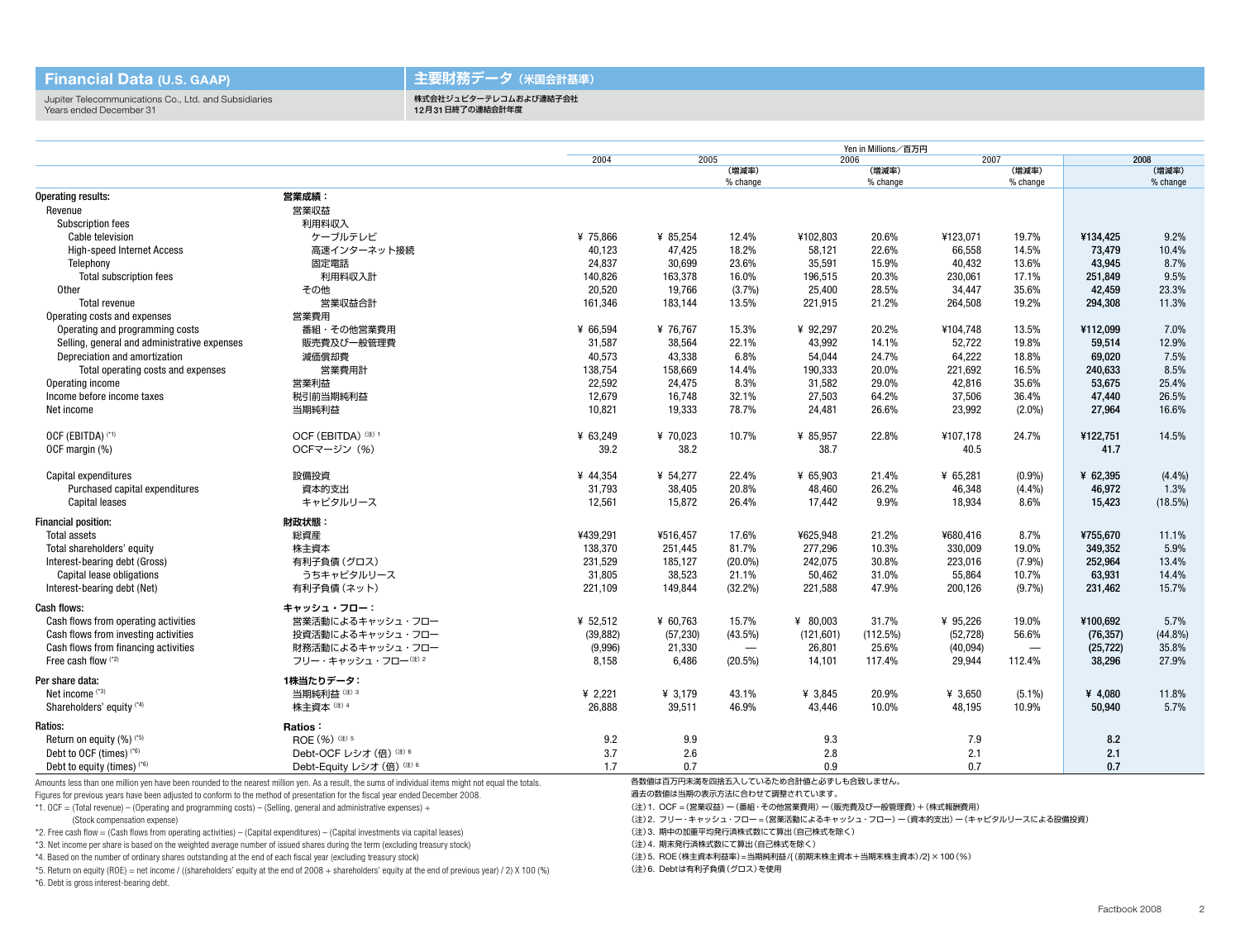#### **Financial Data (U.S. GAAP)**

**Total Revenue**

Jupiter Telecommunications Co., Ltd. and Subsidiaries Years ended December 31

#### **主要財務データ(米国会計基準)**

株式会社ジュピターテレコムおよび連結子会社 12月31日終了の連結会計年度

**Operating Income**







#### **OCF**



#### **Total Shareholders' Equity 株主資本**





#### **Interest-Bearing Debt (Gross) and Debt-to-Equity Ratio 有利子負債(グロス)およびD/Eレシオ**





#### **Capital Expenditures 設備投資**

**Net Income**





#### **Free Cash Flow フリー・キャッシュ・フロー**

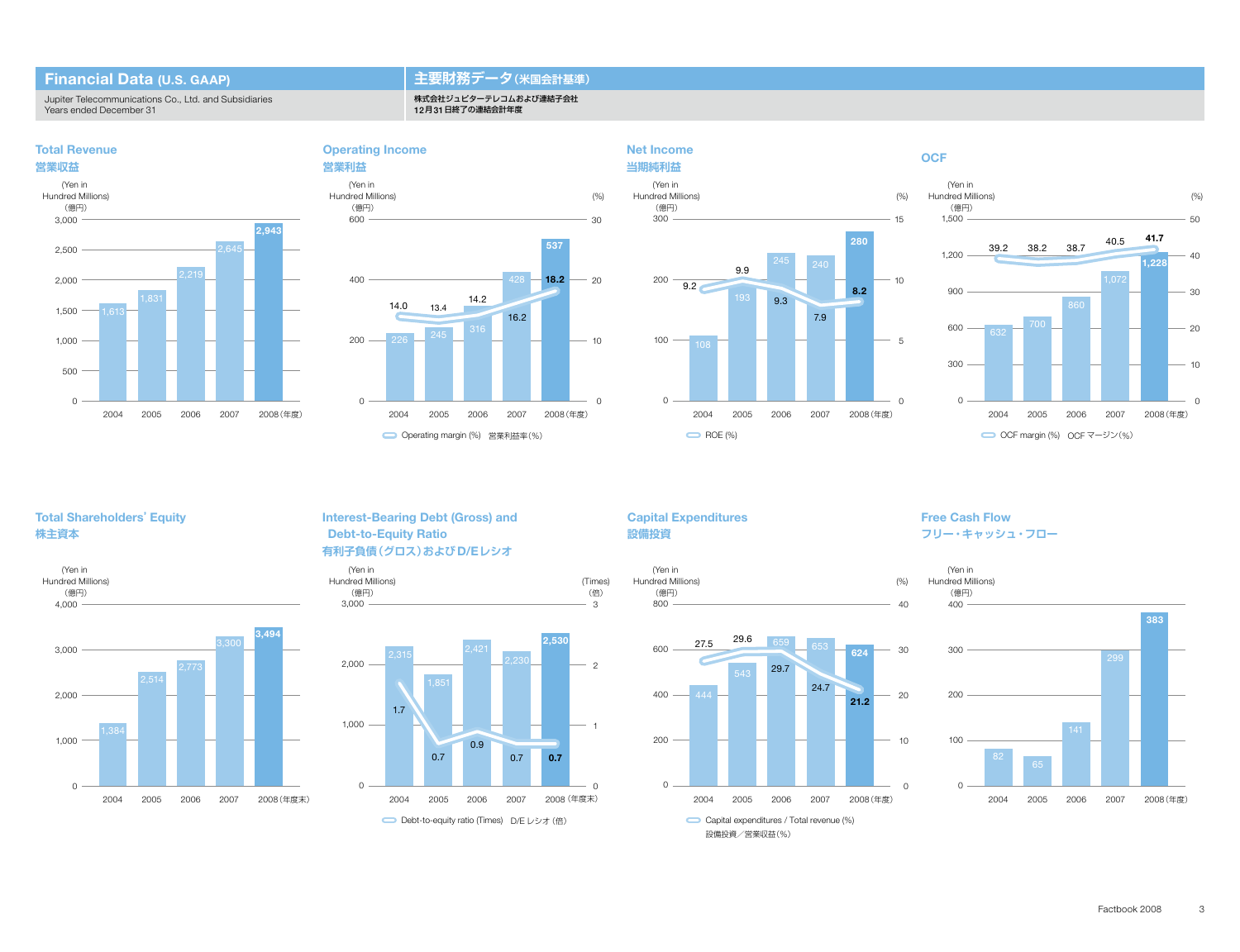#### **Operational Data**

### **オペレーショナルデータ**

Consolidated basis Years ended December 31

連結ベース ーー<br>12月31日に終了する事業年度

|                                   |                   |                          | Number of Households/世帯          |                                  |                          |                          |                          |                          |              |                          |  |
|-----------------------------------|-------------------|--------------------------|----------------------------------|----------------------------------|--------------------------|--------------------------|--------------------------|--------------------------|--------------|--------------------------|--|
|                                   |                   | 2004                     | 2005                             |                                  | 2006                     |                          | 2007                     |                          | 2008         |                          |  |
|                                   |                   |                          |                                  | (増減率)<br>% change                |                          | (増減率)<br>% change        |                          | (増減率)<br>% change        |              | (増減率)<br>% change        |  |
| Number of homes passed (*1):      | ホームパス(注)1:        |                          |                                  |                                  |                          |                          |                          |                          |              |                          |  |
| Cable television                  | ケーブルテレビ           | 6,287,800                | 7,296,600                        | 16.0%                            | 9,206,100                | 26.2%                    | 9,438,200                | 2.5%                     | 12,241,500   | 29.7%                    |  |
| Sapporo area                      | 札幌エリア             | 354,500                  | 410,000                          | 15.7%                            | 424,900                  | 3.6%                     | 461,500                  | 8.6%                     | 529,700      | 14.8%                    |  |
| Sendai area                       | 仙台エリア             | $\overline{\phantom{0}}$ | $\overline{\phantom{0}}$         | $\overbrace{\phantom{12322111}}$ |                          | $\overline{\phantom{0}}$ | $\overline{\phantom{0}}$ | $\overline{\phantom{0}}$ | 185.600      | $\overline{\phantom{0}}$ |  |
|                                   |                   |                          |                                  | 17.6%                            |                          |                          |                          | 2.2%                     |              |                          |  |
| Kanto area                        | 関東エリア             | 3,472,100                | 4,082,200                        |                                  | 4,401,200                | 7.8%                     | 4,499,100                |                          | 5,739,100    | 27.6%                    |  |
| Kansai area                       | 関西エリア             | 2,011,600                | 2,336,700                        | 16.2%                            | 3,791,000                | 62.2%                    | 3,836,600                | 1.2%                     | 4,575,000    | 19.2%                    |  |
| Kyushu area                       | 九州エリア             | 449,600                  | 467,700                          | 4.0%                             | 589,000                  | 25.9%                    | 641,000                  | 8.8%                     | 1,212,100    | 89.1%                    |  |
| <b>High-speed Internet Access</b> | 高速インターネット接続       | 6,276,200                | 7,288,000                        | 16.1%                            | 9,206,100                | 26.3%                    | 9,438,200                | 2.5%                     | 12,241,500   | 29.7%                    |  |
| Sapporo area                      | 札幌エリア             | 343,000                  | 401,400                          | 17.0%                            | 424,900                  | 5.9%                     | 461,500                  | 8.6%                     | 529,700      | 14.8%                    |  |
| Sendai area                       | 仙台エリア             | $\overline{\phantom{0}}$ | $\overline{\phantom{0}}$         |                                  | $\overline{\phantom{0}}$ |                          |                          |                          | 185,600      | $\overline{\phantom{a}}$ |  |
| Kanto area                        | 関東エリア             | 3,472,000                | 4,082,200                        | 17.6%                            | 4,401,200                | 7.8%                     | 4,499,100                | 2.2%                     | 5,739,100    | 27.6%                    |  |
| Kansai area                       | 関西エリア             | 2,011,600                | 2,336,700                        | 16.2%                            | 3,791,000                | 62.2%                    | 3,836,600                | 1.2%                     | 4,575,000    | 19.2%                    |  |
| Kyushu area                       | 九州エリア             | 449,600                  | 467,700                          | 4.0%                             | 589,000                  | 25.9%                    | 641,000                  | 8.8%                     | 1,212,100    | 89.1%                    |  |
| Telephony                         | 固定電話              | 5,799,200                | 6,624,100                        | 14.2%                            | 9,166,400                | 38.4%                    | 9,415,300                | 2.7%                     | 11,393,200   | 21.0%                    |  |
| Sapporo area                      | 札幌エリア             | ۰                        | 401,400                          | $\overline{\phantom{0}}$         | 424,900                  | 5.9%                     | 461,500                  | 8.6%                     | 529,600      | 14.8%                    |  |
| Sendai area                       | 仙台エリア             | L.                       |                                  | $\sim$                           |                          | $\sim$                   |                          |                          | $\mathbf{0}$ |                          |  |
| Kanto area                        | 関東エリア             | 3,348,700                | 3,626,000                        | 8.3%                             | 4,387,100                | 21.0%                    | 4,486,200                | 2.3%                     | 5,083,000    | 13.3%                    |  |
| Kansai area                       | 関西エリア             | 2,001,400                | 2,129,500                        | 6.4%                             | 3,765,800                | 76.8%                    | 3,827,800                | 1.6%                     | 4,570,700    | 19.4%                    |  |
| Kyushu area                       | 九州エリア             | 449,100                  | 467,200                          | 4.0%                             | 588,600                  | 26.0%                    | 639,800                  | 8.7%                     | 1,209,900    | 89.1%                    |  |
|                                   |                   |                          |                                  |                                  |                          |                          |                          |                          |              |                          |  |
| <b>Number of RGUs:</b>            | サービス提供数:          |                          |                                  |                                  |                          |                          |                          |                          |              |                          |  |
| Cable television                  | ケーブルテレビ           | 1,482,600                | 1,684,900                        | 13.6%                            | 2,109,300                | 25.2%                    | 2,188,000                | 3.7%                     | 2,557,000    | 16.9%                    |  |
| Sapporo area                      | 札幌エリア             | 76,900                   | 80,900                           | 5.2%                             | 81,800                   | 1.1%                     | 81,100                   | $(0.9\%)$                | 81,800       | 0.9%                     |  |
| Sendai area                       | 仙台エリア             | -                        |                                  | $\overline{\phantom{0}}$         |                          | $\overline{\phantom{0}}$ |                          | -                        | 29,900       |                          |  |
| Kanto area                        | 関東エリア             | 891,800                  | 1,026,900                        | 15.1%                            | 1,095,300                | 6.7%                     | 1,145,100                | 4.5%                     | 1,352,400    | 18.1%                    |  |
| Kansai area                       | 関西エリア             | 416,100                  | 473,400                          | 13.8%                            | 796,800                  | 68.3%                    | 821,400                  | 3.1%                     | 865,400      | 5.4%                     |  |
| Kyushu area                       | 九州エリア             | 97,800                   | 103,700                          | 6.0%                             | 135,400                  | 30.6%                    | 140,400                  | 3.7%                     | 227.500      | 62.0%                    |  |
| Digital                           | デジタル              | 232,000                  | 620,800                          | 167.6%                           | 1,088,900                | 75.4%                    | 1,470,200                | 35.0%                    | 1,997,000    | 35.8%                    |  |
| Sapporo area                      | 札幌エリア             | 4,300                    | 18,600                           | 332.6%                           | 33,800                   | 81.7%                    | 46,900                   | 38.8%                    | 60,000       | 27.9%                    |  |
| Sendai area                       | 仙台エリア             |                          | $\overline{\phantom{0}}$         |                                  |                          |                          | $\overline{\phantom{0}}$ |                          | 25.500       | $\overline{\phantom{0}}$ |  |
| Kanto area                        | 関東エリア             | 143,600                  | 394,600                          | 174.8%                           | 576,600                  | 46.1%                    | 774,600                  | 34.3%                    | 1,058,300    | 36.6%                    |  |
| Kansai area                       | 関西エリア             | 74,800                   | 175,700                          | 134.9%                           | 415,500                  | 136.5%                   | 560,600                  | 34.9%                    | 683,900      | 22.0%                    |  |
| Kyushu area                       | 九州エリア             | 9,300                    | 31,900                           | 243.0%                           | 63,000                   | 97.5%                    | 88,100                   | 39.8%                    | 169,300      | 92.2%                    |  |
|                                   |                   |                          |                                  |                                  |                          |                          |                          |                          |              |                          |  |
| <b>High-speed Internet Access</b> | 高速インターネット接続       | 708,600                  | 864,200                          | 22.0%                            | 1,108,800                | 28.3%                    | 1,211,600                | 9.3%                     | 1,486,800    | 22.7%                    |  |
| Sapporo area                      | 札幌エリア             | 24,800                   | 31,700                           | 27.8%                            | 36,200                   | 14.2%                    | 38,300                   | 5.8%                     | 41,500       | 8.4%                     |  |
| Sendai area                       | 仙台エリア             | $\overline{\phantom{0}}$ | $\overbrace{\phantom{12322111}}$ | $\overbrace{\phantom{12322111}}$ | $\overline{\phantom{a}}$ | $\overline{\phantom{0}}$ | $\overline{\phantom{0}}$ | $\overline{\phantom{a}}$ | 25,800       | $\overline{\phantom{0}}$ |  |
| Kanto area                        | 関東エリア             | 441,800                  | 541,600                          | 22.6%                            | 605,600                  | 11.8%                    | 660,500                  | 9.1%                     | 802,000      | 21.4%                    |  |
| Kansai area                       | 関西エリア             | 206,000                  | 248,900                          | 20.8%                            | 408,200                  | 64.0%                    | 448,500                  | 9.9%                     | 504,100      | 12.4%                    |  |
| Kyushu area                       | 九州エリア             | 36,000                   | 42,000                           | 16.7%                            | 58,800                   | 40.0%                    | 64,300                   | 9.4%                     | 113,400      | 76.4%                    |  |
| Telephony                         | 固定電話              | 726,500                  | 911,300                          | 25.4%                            | 1,119,900                | 22.9%                    | 1,312,600                | 17.2%                    | 1,569,800    | 19.6%                    |  |
| Sapporo area                      | 札幌エリア             |                          | 17,000                           | $\overline{\phantom{0}}$         | 29,600                   | 74.1%                    | 37,100                   | 25.3%                    | 46,400       | 25.1%                    |  |
| Sendai area                       | 仙台エリア             | $\overline{\phantom{0}}$ | $\overline{\phantom{0}}$         |                                  | $\overline{\phantom{0}}$ |                          | $\overline{\phantom{0}}$ | $\overline{\phantom{0}}$ | $\mathbf{0}$ |                          |  |
| Kanto area                        | 関東エリア             | 476,100                  | 570,600                          | 19.8%                            | 664,400                  | 16.4%                    | 746,100                  | 12.3%                    | 831,200      | 11.4%                    |  |
| Kansai area                       | 関西エリア             | 208,200                  | 265,400                          | 27.5%                            | 339,400                  | 27.9%                    | 431,400                  | 27.1%                    | 525.300      | 21.8%                    |  |
| Kyushu area                       | 九州エリア             | 42,200                   | 58,300                           | 38.2%                            | 86,500                   | 48.4%                    | 98,000                   | 13.3%                    | 166,900      | 70.3%                    |  |
|                                   |                   |                          |                                  |                                  |                          |                          |                          |                          |              |                          |  |
| Total RGUs (*2):                  | <b>RGU合計(注)2:</b> | 2,917,700                | 3,460,400                        | 18.6%                            | 4,338,000                | 25.4%                    | 4,712,200                | 8.6%                     | 5,613,600    | 19.1%                    |  |
| Sapporo area                      | 札幌エリア             | 101,700                  | 129,600                          | 27.4%                            | 147,600                  | 13.9%                    | 156,500                  | 6.0%                     | 169,700      | 8.4%                     |  |
| Sendai area                       | 仙台エリア             | $\overline{\phantom{0}}$ | $\overline{\phantom{0}}$         | $\overline{\phantom{0}}$         | $\overline{\phantom{0}}$ |                          | $\overline{\phantom{0}}$ | $\overline{\phantom{a}}$ | 55,700       |                          |  |
| Kanto area                        | 関東エリア             | 1,809,700                | 2,139,100                        | 18.2%                            | 2,365,300                | 10.6%                    | 2,551,700                | 7.9%                     | 2,985,600    | 17.0%                    |  |
| Kansai area                       | 関西エリア             | 830,300                  | 987,700                          | 19.0%                            | 1,544,400                | 56.4%                    | 1,701,300                | 10.2%                    | 1,894,800    | 11.4%                    |  |
| Kyushu area                       | 九州エリア             | 176,000                  | 204,000                          | 15.9%                            | 280,700                  | 37.6%                    | 302,700                  | 7.8%                     | 507,800      | 67.8%                    |  |
|                                   |                   |                          |                                  |                                  |                          |                          |                          |                          |              |                          |  |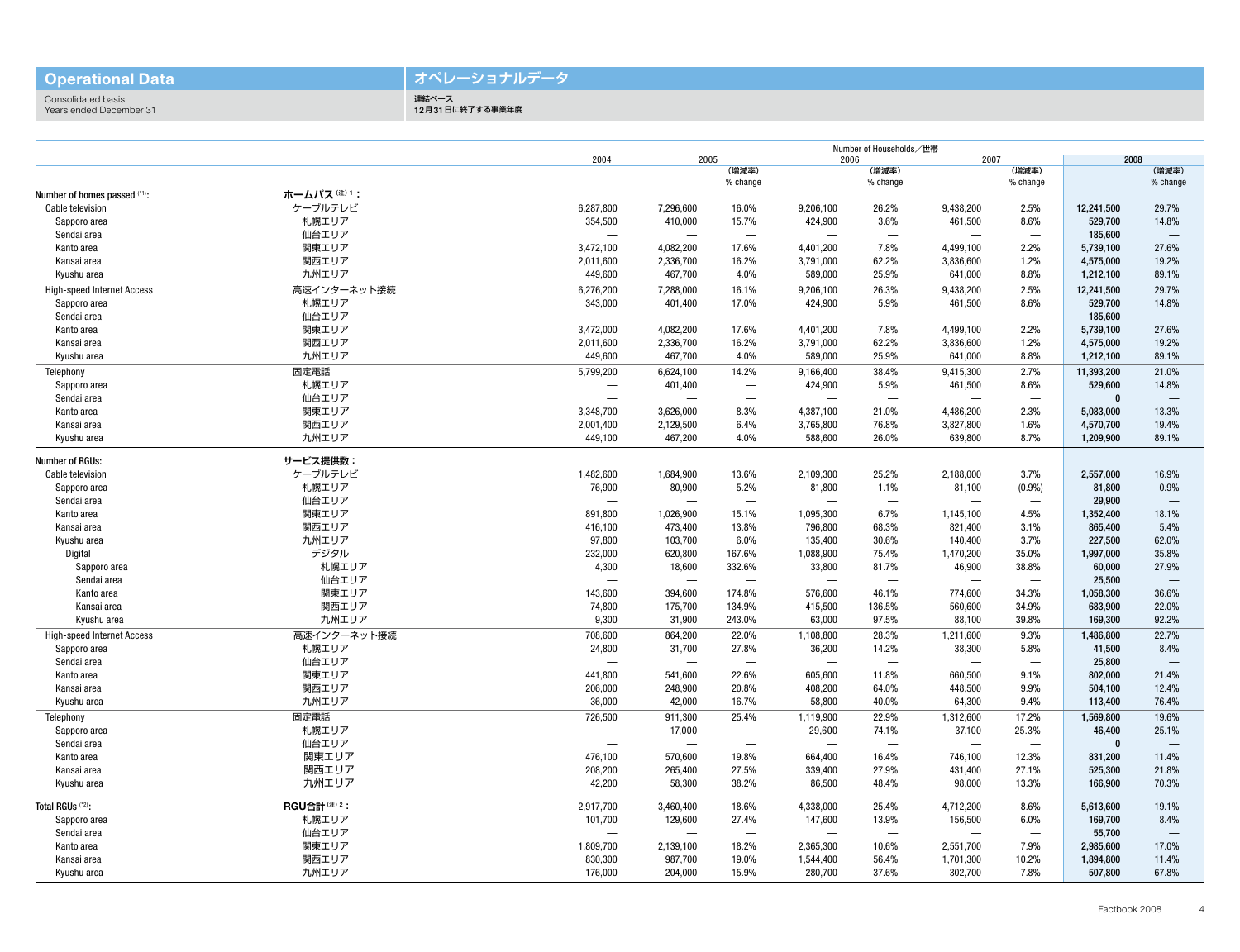#### **Operational Data**

#### **オペレーショナルデータ**

Consolidated basis Years ended December 31 連結ベース 12月31日に終了する事業年度

|                                               |                         | 2004                     | 2005                     |                   | 2006<br>(増減率)            |                                  | 2007              |                                | 2008      |                                 |
|-----------------------------------------------|-------------------------|--------------------------|--------------------------|-------------------|--------------------------|----------------------------------|-------------------|--------------------------------|-----------|---------------------------------|
|                                               |                         |                          |                          | (増減率)<br>% change |                          | % change                         |                   | (増減率)<br>% change              |           | (増減率)<br>% change               |
| Total number of subscribers (*3):             | 総加入世帯数(注)3:             | 1,744,800                | 2,002,800                | 14.8%             | 2,512,200                | 25.4%                            | 2,659,100         | 5.8%                           | 3,167,400 | 19.1%                           |
| Sapporo area                                  | 札幌エリア                   | 83,900                   | 90,800                   | 8.2%              | 94,600                   | 4.2%                             | 96,300            | 1.8%                           | 99,600    | 3.4%                            |
| Sendai area                                   | 仙台エリア                   | $\overline{\phantom{0}}$ | $\overline{\phantom{0}}$ | $\hspace{0.05cm}$ | $\overline{\phantom{0}}$ | $\overbrace{\phantom{12322111}}$ | $\hspace{0.05cm}$ | $\hspace{0.05cm}$              | 39,500    |                                 |
| Kanto area                                    | 関東エリア                   | 1,052,500                | 1,216,800                | 15.6%             | 1,316,600                | 8.2%                             | 1,399,200         | 6.3%                           | 1,666,900 | 19.1%                           |
| Kansai area                                   | 関西エリア                   | 495,300                  | 572,700                  | 15.6%             | 940,500                  | 64.2%                            | 992,400           | 5.5%                           | 1,069,000 | 7.7%                            |
| Kyushu area                                   | 九州エリア                   | 113,100                  | 122,500                  | 8.3%              | 160,500                  | 31.0%                            | 171,200           | 6.7%                           | 292,400   | 70.8%                           |
| <b>Bundle ratio</b>                           | バンドル率                   |                          |                          |                   |                          |                                  |                   |                                |           |                                 |
| (Average RGUs per household)                  | (加入世帯当たり提供サービス数)        | 1.67                     | 1.73                     | 0.06              | 1.73                     | $\hspace{0.05cm}$                | 1.77              | 0.04                           | 1.77      | $\overbrace{\phantom{1232211}}$ |
| Penetration rate (*4):                        | 加入率(注) 4:               |                          |                          |                   |                          |                                  |                   |                                |           |                                 |
| Cable television                              | ケーブルテレビ                 | 23.6%                    | 23.1%                    | (0.5)             | 22.9%                    | (0.2)                            | 23.2%             | 0.3                            | 20.9%     | (2.3)                           |
| Digital                                       | デジタル                    | 3.7%                     | 8.5%                     | 4.8               | 11.8%                    | 3.3                              | 15.6%             | 3.8                            | 16.3%     | 0.7                             |
| <b>High-speed Internet Access</b>             | 高速インターネット接続             | 11.3%                    | 11.9%                    | 0.6               | 12.0%                    | 0.1                              | 12.8%             | 0.8                            | 12.1%     | (0.7)                           |
| Telephony                                     | 固定電話                    | 12.5%                    | 13.8%                    | 1.3               | 12.2%                    | (1.6)                            | 13.9%             | 1.7                            | 13.8%     | (0.1)                           |
| Total number of subscribers                   | 総加入世帯                   | 27.7%                    | 27.4%                    | (0.3)             | 27.3%                    | (0.1)                            | 28.2%             | 0.9                            | 25.9%     | (2.3)                           |
| Average monthly churn rate (*5):              | 平均月次解約率 (注) 5:          |                          |                          |                   |                          |                                  |                   |                                |           |                                 |
| Cable television                              | ケーブルテレビ                 | 1.3%                     | 1.2%                     | (0.1)             | 1.1%                     | (0.1)                            | 1.0%              | (0.1)                          | 1.0%      |                                 |
| <b>High-speed Internet Access</b>             | 高速インターネット接続             | 1.2%                     | 1.3%                     | 0.1               | 1.3%                     |                                  | 1.3%              | $\qquad \qquad \longleftarrow$ | 1.2%      | (0.1)                           |
| Telephony                                     | 固定電話                    | 0.8%                     | 0.7%                     | (0.1)             | 0.8%                     | 0.1                              | 0.7%              | (0.1)                          | 0.7%      |                                 |
| ARPU <sup>(*6)</sup> :                        | ARPU <sup>(注) 6</sup> : |                          |                          |                   |                          |                                  |                   |                                |           |                                 |
| Cable television                              | ケーブルテレビ                 | ¥4,703                   | ¥4,874                   | 3.6%              | ¥5,094                   | 4.5%                             | ¥5,190            | 1.9%                           | ¥5,360    | 3.3%                            |
| <b>High-speed Internet Access</b>             | 高速インターネット接続             | 4,807                    | 4,854                    | 1.0%              | 4,788                    | $(1.4\%)$                        | 4,644             | $(3.0\%)$                      | 4,603     | (0.9%                           |
| Telephony                                     | 固定電話                    | 3,307                    | 3,163                    | (4.4%)            | 2,979                    | (5.8%)                           | 2,762             | $(7.3\%)$                      | 2,545     | (7.9%)                          |
| Average revenue per unit per month            | 加入世帯平均                  | 7,123                    | 7,538                    | 5.8%              | 7,787                    | 3.3%                             | 7,687             | $(1.3\%)$                      | 7,789     | 1.3%                            |
| Breakdown of service bundling (*7):           | サービス別の利用割合 (注)7:        |                          |                          |                   |                          |                                  |                   |                                |           |                                 |
| Cable television only                         | ケーブルテレビのみ               | 40.9%                    | 37.5%                    | (3.4)             | 33.9%                    | (3.6)                            | 34.3%             | 0.4                            | 32.8%     | (1.5)                           |
| High-speed Internet Access only               | 高速インターネット接続のみ           | 5.7%                     | 6.1%                     | 0.4               | 6.4%                     | 0.3                              | 6.9%              | 0.5                            | 7.7%      | 0.8                             |
| Telephony only                                | 固定電話のみ                  | 5.7%                     | 5.7%                     | $\qquad \qquad -$ | 6.5%                     | 0.8                              | 6.5%              | $\qquad \qquad -$              | 7.0%      | 0.5                             |
| Cable television + High-speed Internet Access | ケーブルテレビ+高速インターネット接続     | 11.7%                    | 10.8%                    | (0.9)             | 9.3%                     | (1.5)                            | 9.5%              | 0.2                            | 10.0%     | 0.5                             |
| Cable television + Telephony                  | ケーブルテレビ+固定電話            | 12.8%                    | 13.6%                    | 0.8               | 14.7%                    | 1.1                              | 13.7%             | (1.0)                          | 13.3%     | (0.4)                           |
| High-speed Internet Access + Telephony        | 高速インターネット接続+固定電話        | 3.6%                     | 4.0%                     | 0.4               | 4.5%                     | 0.5                              | 4.4%              | (0.1)                          | 4.6%      | 0.2                             |
| Triple play                                   | 3サービス全て                 | 19.5%                    | 22.2%                    | 2.7               | 24.8%                    | 2.6                              | 24.8%             | $\overline{\phantom{0}}$       | 24.7%     | (0.1)                           |
|                                               |                         |                          |                          |                   |                          |                                  |                   |                                |           |                                 |

Both number of homes passed and number of subscribers are rounded to the nearest hundred.

\*1. Number of households that are connected to the network and can receive J:COM services

\*2. Total number of revenue generating units (RGUs) for services supplied

\*3. Number of households subscribed to one or more services

\*4. Penetration rate = Number of subscribers / Number of homes passed X 100

\*5. Average monthly churn rate = Monthly number of disconnects from a service / Monthly weighted-average number of subscribers / Number of months in the period

\*6. Monthly average revenue per unit (ARPU)

\*7. Due to rounding, the sums of individual items might not equal 100%.

ホームパス世帯数および加入世帯数は100世帯未満を四捨五入して表記

(注)1. ネットワークが敷設済みで、サービスの提供が可能な世帯数

(注)2. 合計サービス提供数(Revenue Generating Units)

(注)3. いずれか1つ以上のサービスに加入している世帯数

(注)4. 加入率=加入世帯数/ホームパス世帯数×100

(注)5. 平均月次解約率=(当該期間における解約数)/(当該期間の平均加入世帯数)/当該月数

(注)6. 加入世帯当たり平均月次収益(Average Revenue per Unit)

(注)7. 各数値は四捨五入をしているため合計値は100%になりません。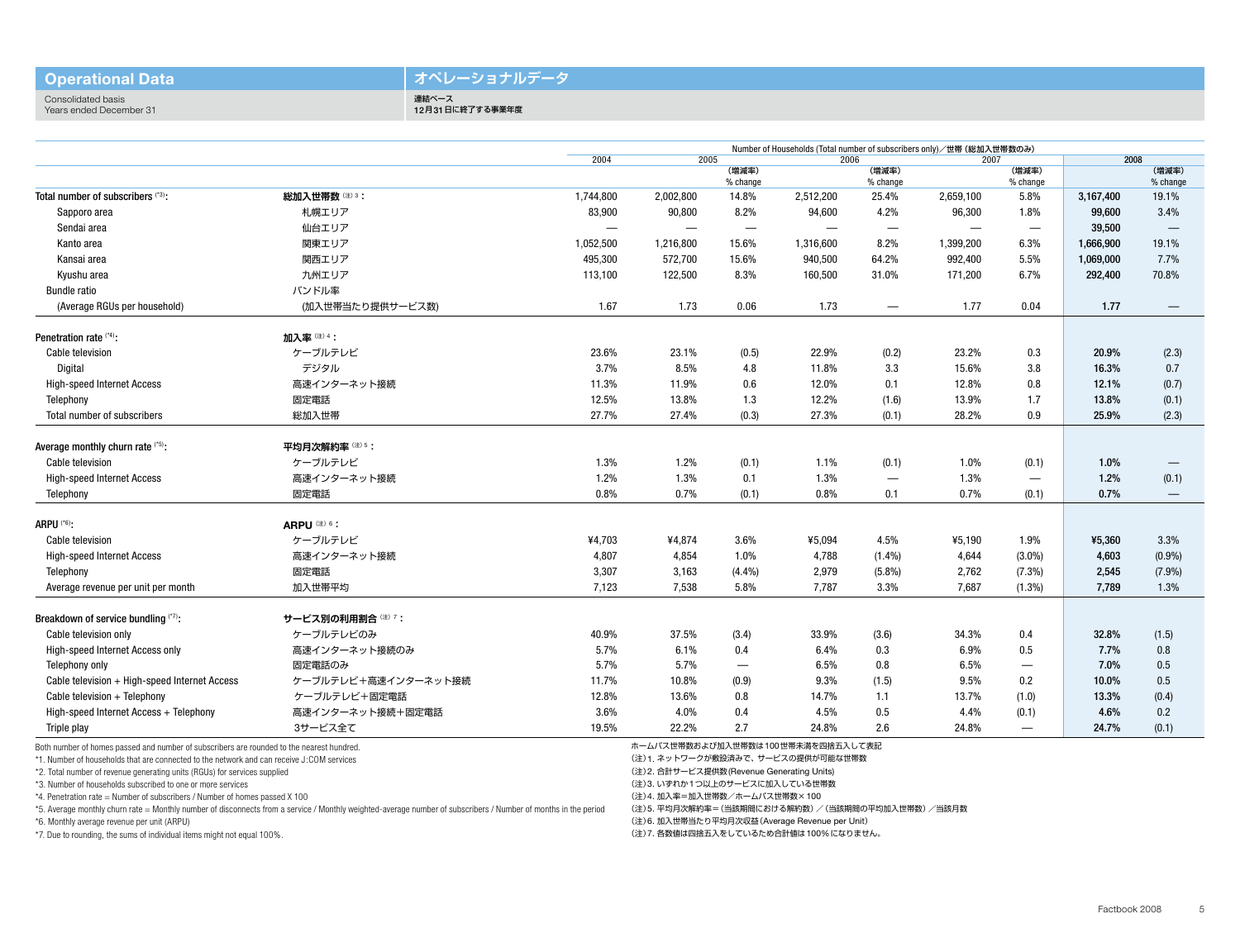#### **Operational Data**

#### **オペレーショナルデータ**

12月31日に終了する事業年度

Consolidated basis Years ended December 31

#### **Total Number of Subscribers**







#### **Total RGUs\* RGU合計\***

連結ベース



\* Total number of revenue generating units (RGUs) for services supplied \* 合計サービス提供数(Revenue Generating Units)

#### **Breakdown of Service Bundling 加入サービス数別の利用割合**



#### **J:COM TV Digital J:COM TVデジタル**



\* Digital migration rate = Ratio of number of digital service subscribers to total CATV subscribers \* デジタル化率は、ケーブルテレビ加入世帯におけるデジタルサービス加入世帯の割合を示す。

#### **Average Monthly Churn Rate\* 平均月次解約率\***



\* Average monthly churn rate = Monthly number of disconnects from a service / Monthly weighted-average number of subscribers / Number of months in the period \* 平均月次解約率=(当該期間における解約数)/(当該期間の平均加入世帯数)/当該月数

2008 1.12% 0.97% 0.94% 0.96%

### **ARPU and Bundle Ratio ARPUおよびバンドル率**



\* Reference: Consolidated total excluding Kyoto Cable Communications, former Kobe Cablevision, former Fukuoka Cable Network, Taito Cable Television, and former Mediatti Group. \* 参考値:京都ケーブルコミュニケーションズ、旧こうべケーブルビジョン、旧福岡ケーブルネットワーク、 台東ケーブルテレビ、旧メディアッティ・グループを除く連結会社計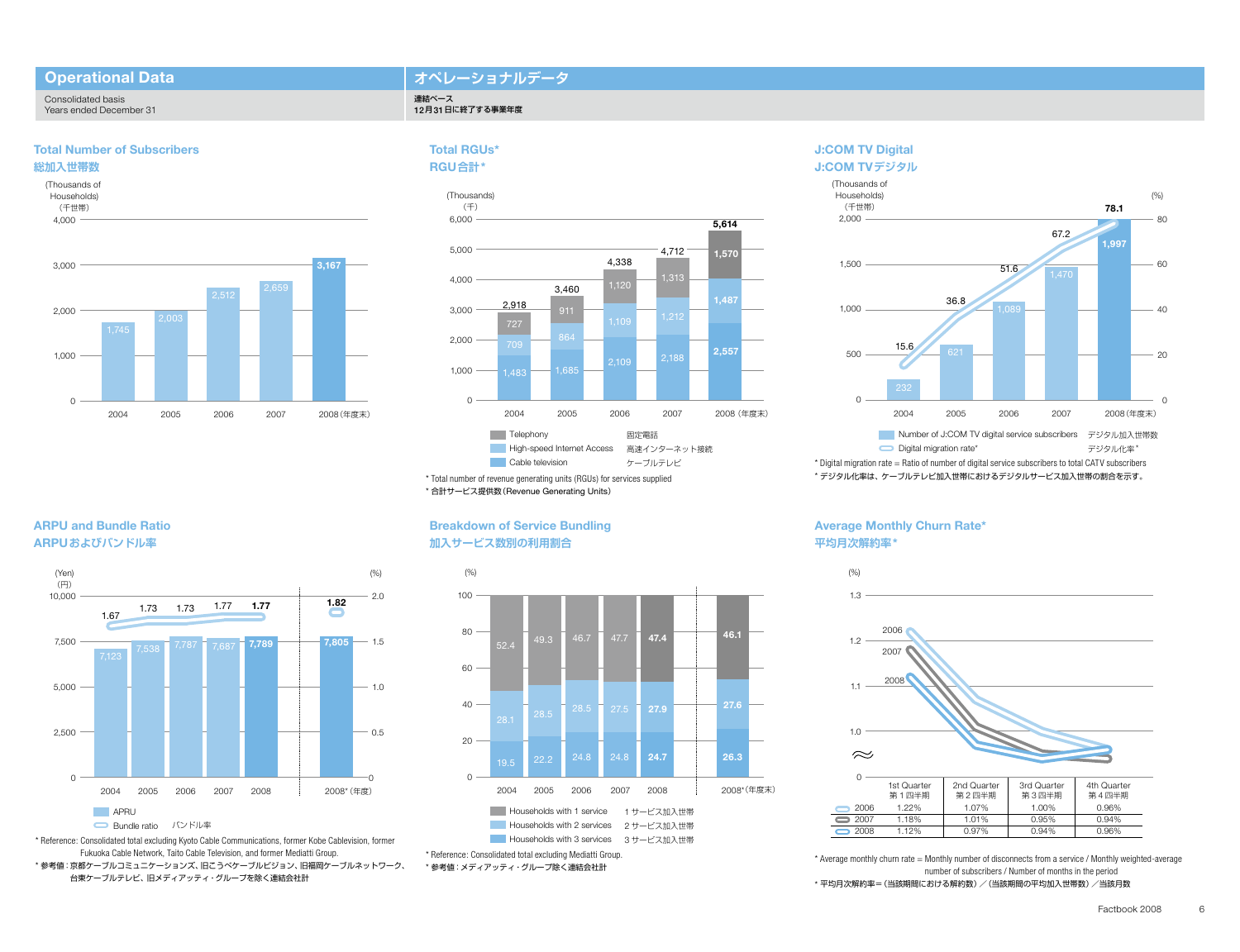| <b>Operational Data</b> |  |
|-------------------------|--|
|                         |  |
|                         |  |

## **オペレーショナルデータ**

連結ベース



#### **Number of HDR Contracts HDR契約数**



#### **Number of Fixed-line Telephony Subscribers 固定電話加入世帯数**





\*1. Fixed-line telephony service using IP technology

\*2. 回線交換機を用いた固定電話

#### **VOD Service Total Purchases of J:COM On Demand\* VODサービス「J:COMオンデマンド」の購入数\***



8,000



\* Number of pay content purchases using the Premium On Demand (POD) service \*「プレミアム オン デマンド(POD)サービス」を利用して有料コンテンツを購入した数

#### \*2. Fixed-line telephony service using circuit switch \*1. VoIP技術を用いた固定電話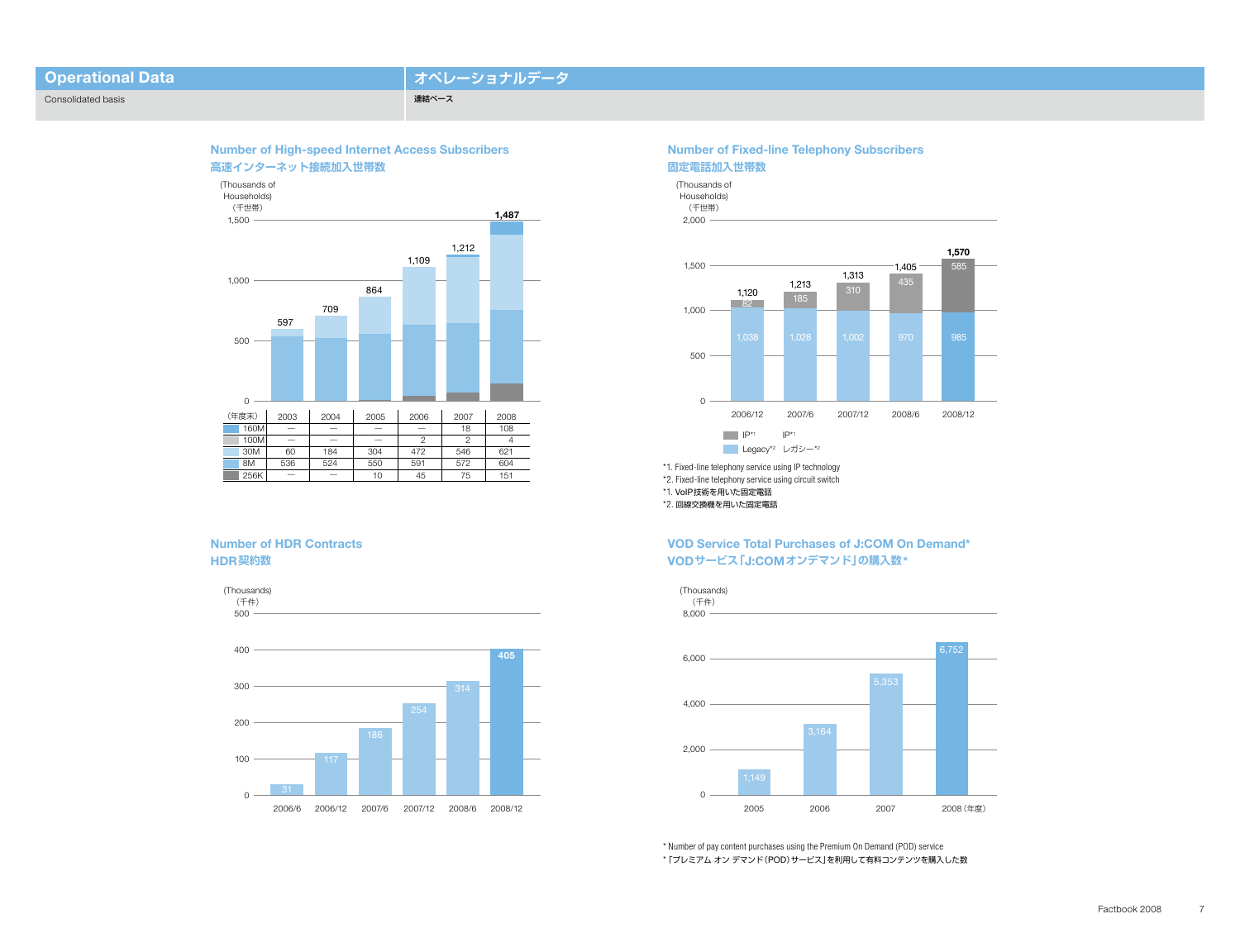Consolidated basis

#### **四半期財務データ(米国会計基準)**

連結ベース

|                                              |                    | Yen in Millions/百万円 |           |           |           |                   |          |           |                   |           |           |                   |          |  |
|----------------------------------------------|--------------------|---------------------|-----------|-----------|-----------|-------------------|----------|-----------|-------------------|-----------|-----------|-------------------|----------|--|
|                                              |                    | 1st Quarter/第1四半期   |           |           |           | 2nd Quarter/第2四半期 |          |           | 3rd Quarter/第3四半期 |           |           | 4th Quarter/第4四半期 |          |  |
|                                              |                    | 2006                | 2007      | 2008      | 2006      | 2007              | 2008     | 2006      | 2007              | 2008      | 2006      | 2007              | 2008     |  |
| Operating results:                           | 営業成績:              |                     |           |           |           |                   |          |           |                   |           |           |                   |          |  |
| Revenue                                      | 営業収益               |                     |           |           |           |                   |          |           |                   |           |           |                   |          |  |
| Subscription fees                            | 利用料収入              |                     |           |           |           |                   |          |           |                   |           |           |                   |          |  |
| Cable television                             | ケーブルテレビ            | ¥23,663             | ¥30,026   | ¥32,379   | ¥24,384   | ¥30,481           | ¥33,001  | ¥25,308   | ¥31,072           | ¥33,885   | ¥29,448   | ¥31,492           | ¥35,160  |  |
| <b>High-speed Internet Access</b>            | 高速インターネット接続        | 13,721              | 16,134    | 17,551    | 14,003    | 16,497            | 17,972   | 14,479    | 16,812            | 18,592    | 15,918    | 17,115            | 19,364   |  |
| Telephony                                    | 固定電話               | 8,354               | 9,542     | 10,559    | 8,638     | 10,081            | 10,641   | 9,067     | 10,301            | 11,079    | 9,532     | 10,508            | 11,666   |  |
| <b>Total subscription fees</b>               | 利用料収入計             | 45,738              | 55,702    | 60,489    | 47,025    | 57,059            | 61,614   | 48,854    | 58,185            | 63,556    | 54,898    | 59,115            | 66,190   |  |
| Other                                        | その他                | 5,383               | 7,970     | 11,003    | 5,164     | 7,385             | 10,709   | 5,738     | 8,102             | 10,280    | 9,115     | 10,990            | 10,467   |  |
| <b>Total revenue</b>                         | 営業収益合計             | 51,121              | 63,672    | 71,492    | 52,189    | 64,444            | 72,323   | 54,592    | 66,287            | 73,836    | 64,013    | 70,105            | 76,657   |  |
| Operating costs and expenses                 | 営業費用               |                     |           |           |           |                   |          |           |                   |           |           |                   |          |  |
| Operating and programming costs              | 番組・その他営業費用         | ¥20,861             | ¥25,764   | ¥27,477   | ¥21,856   | ¥25,555           | ¥28,326  | ¥21,580   | ¥26,294           | ¥28,218   | ¥28,000   | ¥27,135           | ¥28,078  |  |
| Selling, general and administrative expenses | 販売費及び一般管理費         | 10,236              | 12,269    | 14,174    | 10,057    | 12,741            | 15,159   | 11,310    | 13,156            | 14,441    | 12,389    | 14,556            | 15,740   |  |
| Depreciation and amortization                | 減価償却費              | 12,382              | 15,332    | 16,455    | 12,316    | 16,162            | 16,784   | 12,544    | 15,746            | 17,270    | 16,802    | 16,982            | 18,511   |  |
| Total operating costs and expenses           | 営業費用計              | 43,479              | 53,365    | 58,106    | 44,229    | 54,458            | 60,269   | 45,434    | 55,196            | 59,929    | 57,191    | 58,673            | 62,329   |  |
| Operating income                             | 営業利益               | 7,642               | 10,307    | 13,386    | 7,960     | 9,986             | 12,054   | 9,158     | 11,091            | 13,907    | 6,822     | 11,432            | 14,328   |  |
| Income before income taxes                   | 税引前四半期純利益          | 7,025               | 9,070     | 12,007    | 6,479     | 8,533             | 10,715   | 8,512     | 9,642             | 12,321    | 5,487     | 10,261            | 12,397   |  |
| Net income                                   | 四半期純利益             | 4,370               | 5,488     | 6,661     | 3.748     | 6,050             | 6,402    | 5,540     | 6,415             | 7,378     | 10,823    | 6,039             | 7,523    |  |
| $OCF$ $(1)$                                  | OCF (EBITDA) (2) 1 | ¥20,126             | ¥25,684   | ¥29.856   | ¥20.377   | ¥26,193           | ¥28,848  | ¥21.787   | ¥26,872           | ¥31,207   | ¥23.667   | ¥28,429           | ¥32,840  |  |
| OCF margin (%)                               | OCFマージン (%)        | 39.4                | 40.3      | 41.8      | 39.0      | 40.6              | 39.9     | 39.9      | 40.5              | 42.3      | 37.0      | 40.6              | 42.8     |  |
| Capital expenditures                         | 設備投資               | ¥11,940             | ¥15,288   | ¥11,916   | ¥17.291   | ¥13,887           | ¥12,480  | ¥13,611   | ¥16,311           | ¥15,474   | ¥23,060   | ¥19,795           | ¥22,525  |  |
| Purchased capital expenditures               | 資本的支出              | 9,036               | 10,689    | 7,857     | 14,051    | 9,664             | 9,397    | 11,429    | 10,981            | 11,680    | 13,944    | 15,013            | 18,038   |  |
| <b>Capital leases</b>                        | キャピタルリース           | 2.904               | 4.599     | 4.059     | 3.240     | 4.223             | 3.084    | 2.182     | 5,330             | 3.794     | 9.116     | 4.782             | 4.487    |  |
| <b>Financial position:</b>                   | 財政状態:              |                     |           |           |           |                   |          |           |                   |           |           |                   |          |  |
| <b>Total assets</b>                          | 総資産                | ¥521,028            | ¥627,550  | ¥681,320  | ¥523,835  | ¥632,672          | ¥687,820 | ¥595,904  | ¥674,128          | ¥703,524  | ¥625,948  | ¥680,416          | ¥755,670 |  |
| Total shareholders' equity                   | 株主資本               | 256,574             | 284,168   | 336,683   | 260,386   | 291,988           | 344,286  | 265,411   | 331,578           | 348,096   | 277,296   | 330,009           | 349,352  |  |
| Interest-bearing debt (Gross)                | 有利子負債(グロス)         | 186,096             | 238,556   | 219,119   | 181,810   | 234,873           | 214,571  | 225,306   | 223,288           | 221,043   | 242,075   | 223,016           | 252,965  |  |
| Capital lease obligations                    | うちキャピタルリース         | 38,782              | 51,032    | 56,856    | 39,034    | 51,432            | 55,802   | 46,879    | 53,789            | 58,924    | 50,462    | 55,864            | 63,932   |  |
| Interest-bearing debt (Net)                  | 有利子負債(ネット)         | 148,583             | 213,454   | 197,724   | 146,457   | 205,496           | 182,303  | 215,403   | 196,374           | 184,951   | 221.588   | 200.126           | 231.462  |  |
| <b>Cash flows:</b>                           | キャッシュ・フロー:         |                     |           |           |           |                   |          |           |                   |           |           |                   |          |  |
| Cash flows from operating activities         | 営業活動によるキャッシュ・フロー   | ¥15,280             | ¥ 21,762  | ¥18,000   | ¥21,810   | ¥25,393           | ¥26,825  | ¥15,412   | ¥ 25,948          | ¥27,046   | ¥ 27,501  | ¥ 22,123          | ¥28,821  |  |
| Cash flows from investing activities         | 投資活動によるキャッシュ・フロー   | (10, 161)           | (10, 721) | (10, 769) | (14, 558) | (14,069)          | (9, 295) | (72, 247) | (10, 494)         | (12, 502) | (24, 635) | (17, 444)         | (43,791) |  |
| Cash flows from financing activities         | 財務活動によるキャッシュ・フロー   | (2,889)             | (6, 425)  | (8,726)   | (9, 412)  | (7,049)           | (6,657)  | 31,385    | (17, 917)         | (10, 720) | 7,717     | (8,703)           | 381      |  |
| Free cash flow (*2)                          | フリー・キャッシュ・フロー(注)2  | 3,340               | 6.474     | 6.084     | 4,519     | 11,506            | 14,348   | 1.801     | 9.637             | 11.568    | 4.441     | 2.327             | 6.297    |  |

Amounts less than one million yen have been rounded to the nearest million yen. As a result, the sums of individual items might not equal the totals. Figures for previous years have been adjusted to conform to the method of presentation for the fiscal year ended December 2008.

Quarterly financial data has not been audited or reviewed by independent auditors.

\*1. OCF = (Total revenue) – (Operating and programming costs) – (Selling, general and administrative expenses) + (Stock compensation expense)

\*2. Free cash flow = (Cash flows from operating activities) – (Capital expenditures) – (Capital investments via capital leases)

各数値は百万円未満を四捨五入しているため合計値と必ずしも合致しません。

過去の数値は当期の表示方法に合わせて調整されています。

四半期の財務数値については、監査法人による監査・レビューを受けておりません。

(注)1. OCF=(営業収益)ー(番組・その他営業費用)ー(販売費及び一般管理費)+(株式報酬費用)

(注)2. フリー・キャッシュ・フロー =(営業活動によるキャッシュ・フロー)ー(資本的支出)ー(キャピタルリースによる設備投資)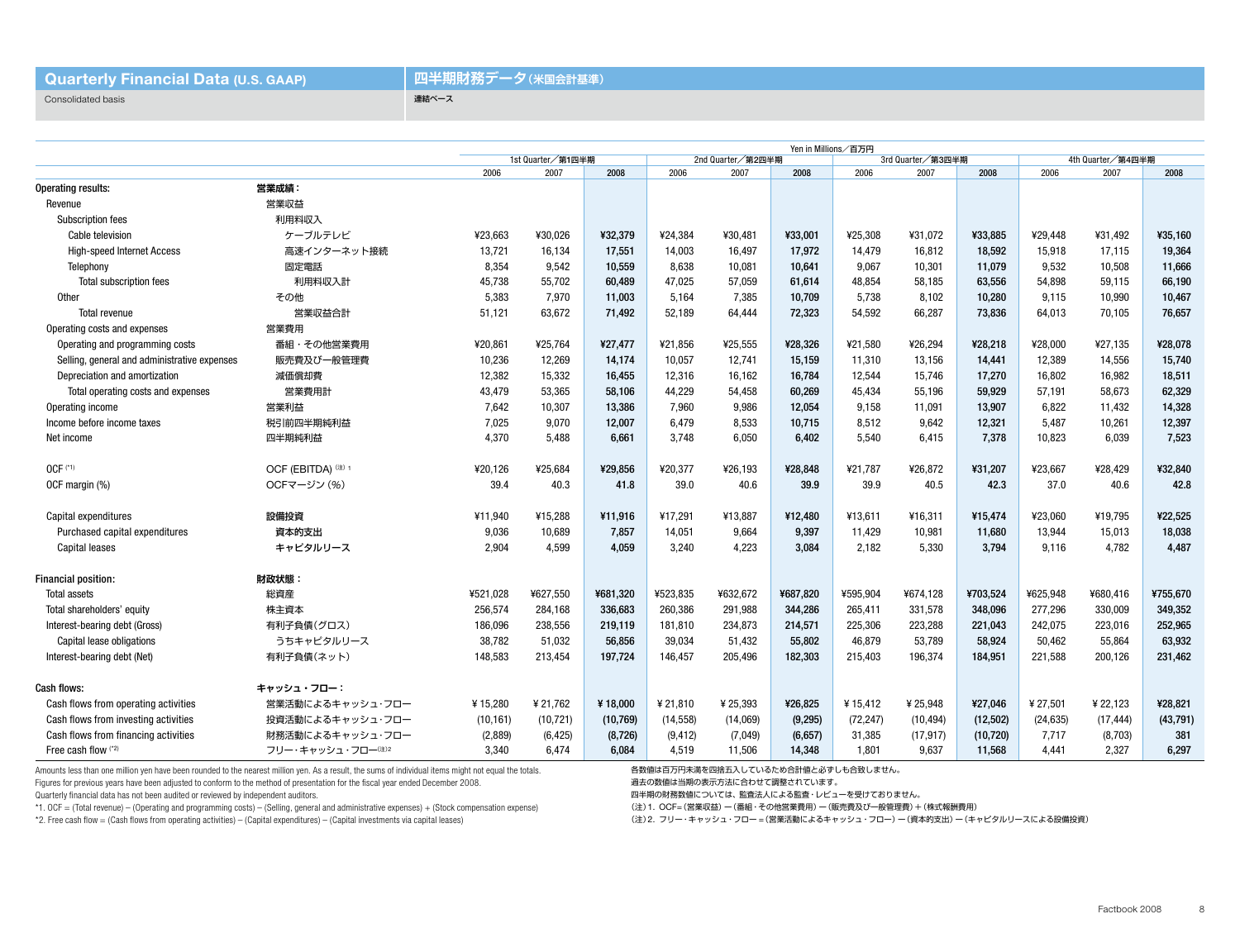#### **Quarterly Operational Data**

### **四半期オペレーショナルデータ**

連結ベース

Consolidated basis

|                                   |             | Number of Households/世帯  |                                        |                          |                          |                          |                          |                          |                          |                          |                          |                          |            |
|-----------------------------------|-------------|--------------------------|----------------------------------------|--------------------------|--------------------------|--------------------------|--------------------------|--------------------------|--------------------------|--------------------------|--------------------------|--------------------------|------------|
|                                   |             |                          | 1st Quarter/第1四半期<br>2nd Quarter/第2四半期 |                          |                          |                          | 3rd Quarter/第3四半期        |                          |                          |                          | 4th Quarter/第4四半期        |                          |            |
|                                   |             | 2006                     | 2007                                   | 2008                     | 2006                     | 2007                     | 2008                     | 2006                     | 2007                     | 2008                     | 2006                     | 2007                     | 2008       |
| Number of homes passed (*1):      | ホームパス(注)1:  |                          |                                        |                          |                          |                          |                          |                          |                          |                          |                          |                          |            |
| Cable television                  | ケーブルテレビ     | 7,349,300                | 9,248,500                              | 9,874,200                | 7,503,900                | 9,315,600                | 9,940,100                | 7,644,600                | 9,365,700                | 10,845,400               | 9,206,100                | 9,438,200                | 12,241,500 |
| Sapporo area                      | 札幌エリア       | 414,800                  | 429,000                                | 476,900                  | 419,300                  | 434,700                  | 488,700                  | 423,200                  | 439,700                  | 516,000                  | 424,900                  | 461,500                  | 529,700    |
| Sendai area                       | 仙台エリア       |                          | $\overline{\phantom{m}}$               |                          | $\overline{\phantom{m}}$ | $\overline{\phantom{m}}$ | $\overline{\phantom{0}}$ | $\overline{\phantom{a}}$ | $\overline{\phantom{a}}$ |                          | -                        | ÷                        | 185,600    |
| Kanto area                        | 関東エリア       | 4,106,200                | 4,417,300                              | 4.536.900                | 4,236,600                | 4,445,800                | 4.565.700                | 4,263,500                | 4,471,500                | 4,604,600                | 4,401,200                | 4,499,100                | 5,739,100  |
| Kansai area                       | 関西エリア       | 2,353,200                | 3,804,900                              | 4,215,500                | 2,362,700                | 3,814,100                | 4,236,700                | 2,380,000                | 3,820,600                | 4,530,600                | 3,791,000                | 3,836,600                | 4,575,000  |
| Kyushu area                       | 九州エリア       | 475,100                  | 597,300                                | 644.900                  | 485,300                  | 621,000                  | 649.000                  | 577,900                  | 633,900                  | 1,194,200                | 589,000                  | 641,000                  | 1,212,100  |
| <b>High-speed Internet Access</b> | 高速インターネット接続 | 7.340.600                | 9.248.500                              | 9.874.200                | 7,496,000                | 9,315,600                | 9.939.500                | 7,644,600                | 9,365,700                | 10,845,400               | 9,206,100                | 9,438,200                | 12,241,500 |
| Sapporo area                      | 札幌エリア       | 406,200                  | 429,000                                | 476,900                  | 411,400                  | 434,700                  | 488,700                  | 423,200                  | 439,700                  | 516,000                  | 424,900                  | 461,500                  | 529.700    |
| Sendai area                       | 仙台エリア       |                          | ÷                                      |                          | $\overline{\phantom{0}}$ |                          |                          |                          |                          |                          |                          |                          | 185,600    |
| Kanto area                        | 関東エリア       | 4,106,100                | 4,417,300                              | 4,536,900                | 4,236,600                | 4,445,800                | 4,565,700                | 4,263,500                | 4,471,500                | 4,604,600                | 4,401,200                | 4,499,100                | 5,739,100  |
| Kansai area                       | 関西エリア       | 2,353,200                | 3,804,900                              | 4,215,500                | 2,362,700                | 3,814,100                | 4,236,100                | 2,380,000                | 3,820,600                | 4,530,600                | 3,791,000                | 3,836,600                | 4,575,000  |
| Kyushu area                       | 九州エリア       | 475,100                  | 597,300                                | 644,900                  | 485,300                  | 621,000                  | 649,000                  | 577,900                  | 633,900                  | 1,194,200                | 589,000                  | 641,000                  | 1,212,100  |
| Telephony                         | 固定電話        | 6,771,600                | 9,219,100                              | 9,495,600                | 7,126,000                | 9,290,500                | 9,562,500                | 7,453,900                | 9,343,600                | 10,518,600               | 9,166,400                | 9,415,300                | 11,393,200 |
| Sapporo area                      | 札幌エリア       | 406,100                  | 428,900                                | 476,900                  | 411,300                  | 434,600                  | 488,600                  | 423,100                  | 439,700                  | 515,900                  | 424,900                  | 461,500                  | 529,600    |
| Sendai area                       | 仙台エリア       | $\overline{\phantom{0}}$ | $\overline{\phantom{0}}$               | $\overline{\phantom{0}}$ |                          | $\overline{\phantom{m}}$ | $\overline{\phantom{0}}$ |                          | $\overline{\phantom{0}}$ |                          | -                        | -                        | $\Omega$   |
| Kanto area                        | 関東エリア       | 3,744,300                | 4,403,100                              | 4,527,500                | 4,077,600                | 4.431.700                | 4,558,000                | 4,136,700                | 4,456,900                | 4,600,200                | 4,387,100                | 4,486,200                | 5,083,000  |
| Kansai area                       | 関西エリア       | 2,146,600                | 3,790,200                              | 3,847,500                | 2,152,300                | 3,803,600                | 3,868,100                | 2.316.700                | 3,813,600                | 4,213,300                | 3,765,800                | 3,827,800                | 4,570,700  |
| Kyushu area                       | 九州エリア       | 474.600                  | 596.900                                | 643.700                  | 484,800                  | 620,600                  | 647,800                  | 577,400                  | 633,400                  | 1,189,200                | 588,600                  | 639,800                  | 1,209,900  |
|                                   |             |                          |                                        |                          |                          |                          |                          |                          |                          |                          |                          |                          |            |
| Number of RGUs:                   | サービス提供数:    |                          |                                        |                          |                          |                          |                          |                          |                          |                          |                          |                          |            |
| Cable television                  | ケーブルテレビ     | 1.696.100                | 2.113.700                              | 2.224.300                | 1.734.000                | 2.137.600                | 2.245.500                | 1.778.000                | 2.159.700                | 2.346.800                | 2.109.300                | 2,188,000                | 2.557.000  |
| Sapporo area                      | 札幌エリア       | 81,900                   | 80,600                                 | 80.900                   | 82,600                   | 80,500                   | 81.300                   | 82,400                   | 80,700                   | 81,500                   | 81,800                   | 81,100                   | 81,800     |
| Sendai area                       | 仙台エリア       |                          | ÷.                                     |                          |                          |                          |                          |                          |                          |                          |                          |                          | 29,900     |
| Kanto area                        | 関東エリア       | 1,034,500                | 1,101,200                              | 1,153,100                | 1,065,500                | 1,116,000                | 1,166,900                | 1,079,200                | 1,129,300                | 1,177,900                | 1,095,300                | 1,145,100                | 1,352,400  |
| Kansai area                       | 関西エリア       | 475,500                  | 796,100                                | 850,500                  | 479,900                  | 803,300                  | 856,600                  | 482,700                  | 810,500                  | 860,500                  | 796,800                  | 821,400                  | 865,400    |
| Kyushu area                       | 九州エリア       | 104,200                  | 135,800                                | 139,800                  | 106,000                  | 137,800                  | 140,700                  | 133,700                  | 139,200                  | 226,900                  | 135,400                  | 140,400                  | 227,500    |
| Digital                           | デジタル        | 685.100                  | 1,165,700                              | 1.563.500                | 763,800                  | 1,264,100                | 1.640.300                | 842,800                  | 1,365,400                | 1.767.600                | 1,088,900                | 1,470,200                | 1,997,000  |
| Sapporo area                      | 札幌エリア       | 22,300                   | 36,200                                 | 50,400                   | 26,700                   | 39,500                   | 53,900                   | 30,500                   | 43,000                   | 57,000                   | 33,800                   | 46,900                   | 60,000     |
| Sendai area                       | 仙台エリア       |                          |                                        |                          |                          |                          | —<br>—                   |                          |                          |                          |                          |                          | 25,500     |
| Kanto area                        | 関東エリア       | 434.100                  | 615.800                                | 817.500                  | 485.400                  | 666.400                  | 858.200                  | 529.300                  | 720.900                  | 893.500                  | 576,600                  | 774.600                  | 1,058,300  |
| Kansai area                       | 関西エリア       | 192.700                  | 445.900                                | 602,800                  | 210,000                  | 484,000                  | 630.900                  | 226,700                  | 520,200                  | 655,300                  | 415,500                  | 560,600                  | 683,900    |
| Kyushu area                       | 九州エリア       | 36,000                   | 67.800                                 | 92.800                   | 41,700                   | 74,200                   | 97.300                   | 56,300                   | 81,300                   | 161.800                  | 63,000                   | 88,100                   | 169.300    |
| <b>High-speed Internet Access</b> | 高速インターネット接続 | 884,000                  | 1,122,400                              | 1,242,200                | 920,000                  | 1,157,200                | 1,280,600                | 953,100                  | 1,182,000                | 1,348,800                | 1,108,800                | 1,211,600                | 1,486,800  |
| Sapporo area                      | 札幌エリア       | 33,100                   | 36,200                                 | 38,700                   | 34,600                   | 37,000                   | 39,900                   | 35,500                   | 37,500                   | 40,600                   | 36,200                   | 38,300                   | 41,500     |
| Sendai area                       | 仙台エリア       | $\overline{\phantom{0}}$ | $\overline{\phantom{0}}$               |                          | $\overline{\phantom{0}}$ |                          |                          |                          | $\overline{\phantom{0}}$ |                          |                          |                          | 25,800     |
| Kanto area                        | 関東エリア       | 553,200                  | 613,900                                | 670,600                  | 576,200                  | 632,500                  | 690,600                  | 589,800                  | 645,500                  | 703,900                  | 605,600                  | 660,500                  | 802,000    |
| Kansai area                       | 関西エリア       | 255,100                  | 412,600                                | 468,500                  | 264,600                  | 425,600                  | 483.300                  | 271.100                  | 435,800                  | 492,500                  | 408,200                  | 448,500                  | 504,100    |
| Kyushu area                       | 九州エリア       | 42,600                   | 59,700                                 | 64,400                   | 44,600                   | 62,100                   | 66,800                   | 56,700                   | 63,200                   | 111,800                  | 58,800                   | 64,300                   | 113,400    |
| Telephony                         | 固定電話        | 949,800                  | 1,162,900                              | 1,356,000                | 993,700                  | 1,213,100                | 1,404,900                | 1,052,600                | 1,259,900                | 1,510,600                | 1,119,900                | 1,312,600                | 1,569,800  |
| Sapporo area                      | 札幌エリア       | 21,000                   | 31,200                                 | 39,000                   | 24,400                   | 32,800                   | 41.400                   | 27,200                   | 34,900                   | 44,000                   | 29,600                   | 37,100                   | 46,400     |
| Sendai area                       | 仙台エリア       | $\overline{\phantom{0}}$ | $\overline{\phantom{m}}$               |                          | $\overline{\phantom{m}}$ | $\overline{\phantom{m}}$ |                          |                          |                          | $\overline{\phantom{m}}$ | $\overline{\phantom{0}}$ | $\overline{\phantom{0}}$ | $\Omega$   |
| Kanto area                        | 関東エリア       | 590.200                  | 682.700                                | 763.700                  | 614.700                  | 703.500                  | 784.100                  | 640.000                  | 723.400                  | 802.000                  | 664.400                  | 746.100                  | 831.200    |
| Kansai area                       | 関西エリア       | 277,300                  | 359,500                                | 454,200                  | 290,000                  | 384,400                  | 478,200                  | 302,800                  | 406,400                  | 500,700                  | 339,400                  | 431,400                  | 525,300    |
| Kyushu area                       | 九州エリア       | 61,300                   | 89,500                                 | 99,100                   | 64,600                   | 92,400                   | 101,200                  | 82,600                   | 95,200                   | 163,900                  | 86,500                   | 98,000                   | 166,900    |
|                                   |             |                          |                                        |                          |                          |                          |                          |                          |                          |                          |                          |                          |            |
| Total RGUs (*2):                  | RGU合計(注) 2: | 3,529,900                | 4,399,000                              | 4,822,500                | 3,647,700                | 4,507,900                | 4,931,000                | 3,783,700                | 4,601,600                | 5,206,200                | 4,338,000                | 4,712,200                | 5,613,600  |
| Sapporo area                      | 札幌エリア       | 136,000                  | 148,000                                | 158,600                  | 141,600                  | 150,300                  | 162,600                  | 145,100                  | 153,100                  | 166,100                  | 147,600                  | 156,500                  | 169,700    |
| Sendai area                       | 仙台エリア       | $\overline{\phantom{a}}$ | $\overline{\phantom{0}}$               | $\overline{\phantom{0}}$ | $\overline{\phantom{a}}$ | $\overline{\phantom{0}}$ | $\overline{\phantom{a}}$ |                          |                          |                          |                          |                          | 55,700     |
| Kanto area                        | 関東エリア       | 2,177,900                | 2,397,800                              | 2,587,400                | 2,256,400                | 2,452,000                | 2,641,600                | 2,309,000                | 2,498,200                | 2,683,800                | 2,365,300                | 2,551,700                | 2,985,600  |
| Kansai area                       | 関西エリア       | 1,007,900                | 1,568,200                              | 1,773,200                | 1,034,500                | 1,613,300                | 1,818,100                | 1,056,600                | 1,652,700                | 1,853,700                | 1,544,400                | 1,701,300                | 1,894,800  |
| Kyushu area                       | 九州エリア       | 208,100                  | 285,000                                | 303,300                  | 215,200                  | 292,300                  | 308,700                  | 273,000                  | 297,600                  | 502,600                  | 280,700                  | 302,700                  | 507,800    |
|                                   |             |                          |                                        |                          |                          |                          |                          |                          |                          |                          |                          |                          |            |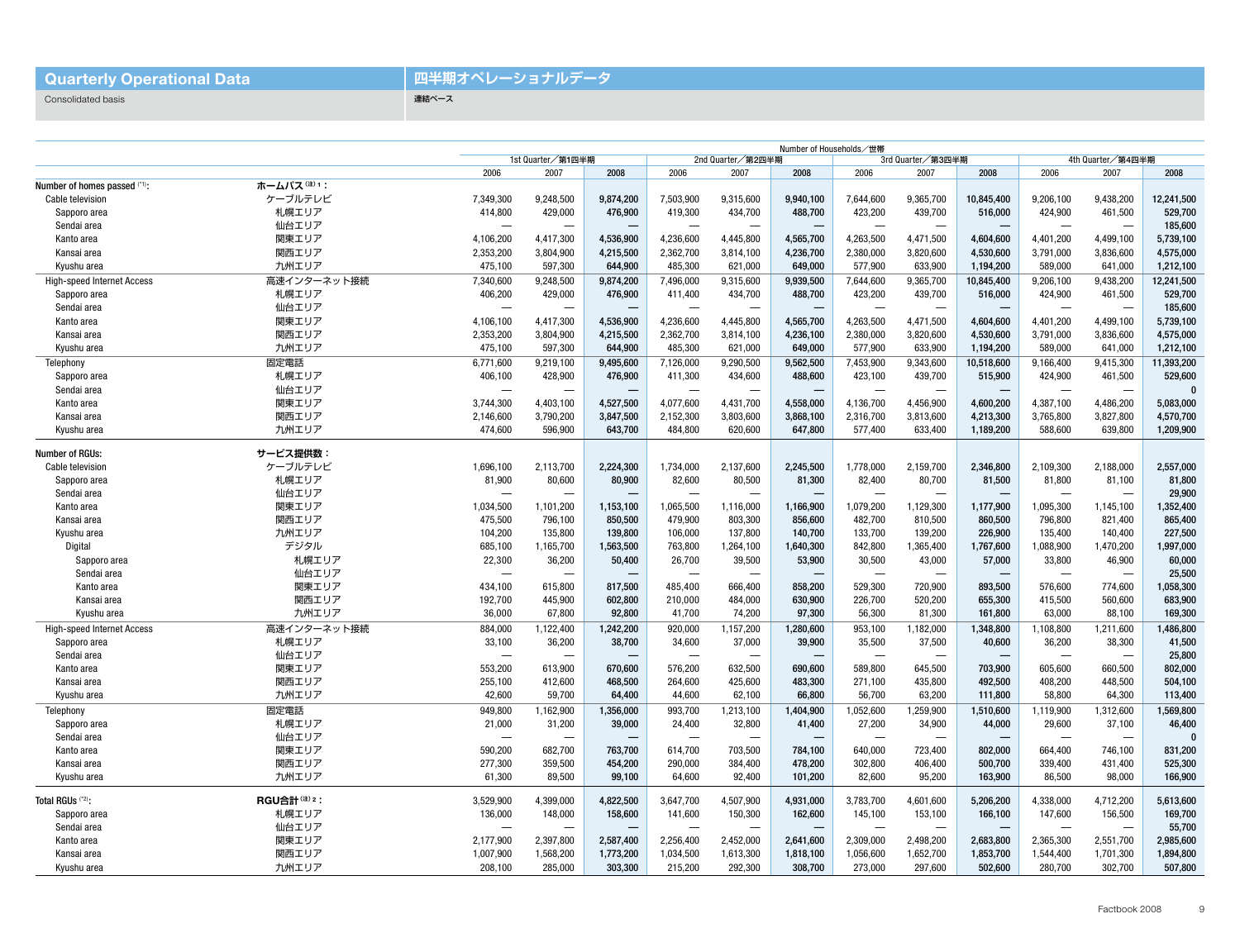#### **Quarterly Operational Data**

#### **四半期オペレーショナルデータ**

連結ベース

Consolidated basis

|                                               |                         | Number of Households (Total number of subscribers only) /世帯 (総加入世帯数のみ) |                   |           |                          |                          |           |           |                          |           |                          |                          |           |
|-----------------------------------------------|-------------------------|------------------------------------------------------------------------|-------------------|-----------|--------------------------|--------------------------|-----------|-----------|--------------------------|-----------|--------------------------|--------------------------|-----------|
|                                               |                         | 1st Quarter/第1四半期                                                      |                   |           |                          | 2nd Quarter/第2四半期        |           |           | 3rd Quarter/第3四半期        |           | 4th Quarter/第4四半期        |                          |           |
|                                               |                         | 2006                                                                   | 2007              | 2008      | 2006                     | 2007                     | 2008      | 2006      | 2007                     | 2008      | 2006                     | 2007                     | 2008      |
| Total number of subscribers (*3):             | 総加入世帯数(注)3:             | 2,025,000                                                              | 2,531,400         | 2,714,700 | 2,081,900                | 2,582,100                | 2,759,600 | 2,141,400 | 2,615,300                | 2,903,300 | 2,512,200                | 2,659,100                | 3,167,400 |
| Sapporo area                                  | 札幌エリア                   | 92,400                                                                 | 93,900            | 96,600    | 93,800                   | 94,600                   | 97,800    | 94,400    | 95,300                   | 98,600    | 95,300                   | 96,300                   | 99,600    |
| Sendai area                                   | 仙台エリア                   |                                                                        | $\hspace{0.05cm}$ |           | $\overline{\phantom{0}}$ | $\overline{\phantom{m}}$ | —         |           | $\overline{\phantom{0}}$ |           | $\overline{\phantom{0}}$ | $\overline{\phantom{0}}$ | 39,500    |
| Kanto area                                    | 関東エリア                   | 1,231,300                                                              | ,329,600          | 1,414,600 | 1,272,500                | 1,356,200                | 1,439,800 | 1,293,000 | 1,375,900                | 1,457,800 | 1,375,900                | 1,399,200                | 1,666,900 |
| Kansai area                                   | 関西エリア                   | 578,000                                                                | 946,000           | 1,032,300 | 589,300                  | 965,400                  | 1,047,700 | 596,700   | 975,600                  | 1,056,900 | 940,500                  | 992,400                  | 1,069,000 |
| Kyushu area                                   | 九州エリア                   | 123,300                                                                | 161,900           | 171.200   | 126,300                  | 165,900                  | 174,300   | 157,300   | 168,500                  | 290,000   | 160,500                  | 171,200                  | 292,400   |
| <b>Bundle ratio</b>                           | バンドル率                   |                                                                        |                   |           |                          |                          |           |           |                          |           |                          |                          |           |
| (Average RGUs per household)                  | (加入世帯当たり提供サービス数)        | 1.74                                                                   | 1.74              | 1.78      | 1.75                     | 1.75                     | 1.79      | 1.77      | 1.76                     | 1.79      | 1.73                     | 1.77                     | 1.77      |
| Penetration rate (*4):                        | 加入率(注) 4:               |                                                                        |                   |           |                          |                          |           |           |                          |           |                          |                          |           |
| Cable television                              | ケーブルテレビ                 | 23.1%                                                                  | 22.9%             | 22.5%     | 23.1%                    | 22.9%                    | 22.6%     | 23.3%     | 23.1%                    | 21.6%     | 22.9%                    | 23.2%                    | 20.9%     |
| Digital                                       | デジタル                    | 9.3%                                                                   | 12.6%             | 15.8%     | 10.2%                    | 13.6%                    | 16.5%     | 11.0%     | 14.6%                    | 16.3%     | 11.8%                    | 15.6%                    | 16.3%     |
| <b>High-speed Internet Access</b>             | 高速インターネット接続             | 12.0%                                                                  | 12.1%             | 12.6%     | 12.3%                    | 12.4%                    | 12.9%     | 12.5%     | 12.6%                    | 12.4%     | 12.0%                    | 12.8%                    | 12.1%     |
| Telephony                                     | 固定電話                    | 14.0%                                                                  | 12.6%             | 14.3%     | 13.9%                    | 13.1%                    | 14.7%     | 14.1%     | 13.5%                    | 14.4%     | 12.2%                    | 13.9%                    | 13.8%     |
| Total number of subscribers                   | 総加入世帯                   | 27.6%                                                                  | 27.4%             | 27.5%     | 27.7%                    | 27.7%                    | 27.8%     | 28.0%     | 27.9%                    | 26.8%     | 27.3%                    | 28.2%                    | 25.9%     |
| Average monthly churn rate (*5):              | 平均月次解約率(注)5:            |                                                                        |                   |           |                          |                          |           |           |                          |           |                          |                          |           |
| Cable television                              | ケーブルテレビ                 | 1.3%                                                                   | 1.2%              | 1.1%      | 1.1%                     | 1.0%                     | 1.0%      | 1.0%      | 1.0%                     | 1.0%      | 1.0%                     | 1.0%                     | 1.0%      |
| <b>High-speed Internet Access</b>             | 高速インターネット接続             | 1.6%                                                                   | 1.6%              | 1.5%      | 1.3%                     | 1.2%                     | 1.2%      | 1.2%      | 1.2%                     | 1.2%      | 1.2%                     | 1.1%                     | 1.1%      |
| Telephony                                     | 固定電話                    | 0.8%                                                                   | 0.8%              | 0.8%      | 0.8%                     | 0.8%                     | 0.7%      | 0.7%      | 0.7%                     | 0.7%      | 0.7%                     | 0.7%                     | 0.7%      |
| ARPU (*6):                                    | ARPU <sup>(注) 6</sup> : |                                                                        |                   |           |                          |                          |           |           |                          |           |                          |                          |           |
| Cable television                              | ケーブルテレビ                 | ¥4,994                                                                 | ¥5,153            | ¥5,272    | ¥5,076                   | ¥5,159                   | ¥5,347    | ¥5,126    | ¥5,201                   | ¥5,387    | ¥5,176                   | ¥5,245                   | ¥5,424    |
| <b>High-speed Internet Access</b>             | 高速インターネット接続             | 4,831                                                                  | 4,663             | 4,617     | 4,791                    | 4,643                    | 4,611     | 4,787     | 4,638                    | 4,599     | 4,747                    | 4,632                    | 4,591     |
| Telephony                                     | 固定電話                    | 3,009                                                                  | 2,783             | 2,609     | 2,988                    | 2,819                    | 2,543     | 2,978     | 2,756                    | 2,533     | 2,944                    | 2,697                    | 2,505     |
| Average revenue per unit per month            | 加入世帯平均                  | 7,681                                                                  | 7,636             | 7,733     | 7,753                    | 7,667                    | 7,773     | 7,829     | 7,700                    | 7,812     | 7,876                    | 7,741                    | 7,831     |
| Breakdown of service bundling (*7):           | サービス別の利用割合 (注)7:        |                                                                        |                   |           |                          |                          |           |           |                          |           |                          |                          |           |
| Cable television only                         | ケーブルテレビのみ               | 36.6%                                                                  | 33.2%             | 33.9%     | 35.7%                    | 35.9%                    | 33.0%     | 34.8%     | 35.1%                    | 32.2%     | 33.9%                    | 34.3%                    | 32.8%     |
| High-speed Internet Access only               | 高速インターネット接続のみ           | 6.1%                                                                   | 6.4%              | 6.9%      | 6.3%                     | 7.0%                     | 7.2%      | 6.4%      | 6.9%                     | 7.1%      | 6.4%                     | 6.9%                     | 7.7%      |
| Telephony only                                | 固定電話のみ                  | 6.0%                                                                   | 6.8%              | 6.7%      | 6.1%                     | 6.1%                     | 6.9%      | 6.2%      | 6.3%                     | 7.2%      | 6.5%                     | 6.5%                     | 7.0%      |
| Cable television + High-speed Internet Access | ケーブルテレビ+高速インターネット接続     | 10.4%                                                                  | 8.9%              | 9.2%      | 10.2%                    | 10.2%                    | 9.0%      | 9.7%      | 9.8%                     | 8.6%      | 9.3%                     | 9.5%                     | 10.0%     |
| Cable television $+$ Telephony                | ケーブルテレビ+固定電話            | 13.8%                                                                  | 14.8%             | 13.7%     | 14.0%                    | 13.2%                    | 13.8%     | 14.5%     | 13.4%                    | 14.1%     | 14.7%                    | 13.7%                    | 13.3%     |
| High-speed Internet Access + Telephony        | 高速インターネット接続+固定電話        | 4.2%                                                                   | 4.6%              | 4.5%      | 4.3%                     | 4.1%                     | 4.6%      | 4.4%      | 4.2%                     | 4.8%      | 4.5%                     | 4.4%                     | 4.6%      |
| Triple play                                   | 3サービス全て                 | 22.9%                                                                  | 25.4%             | 25.1%     | 23.4%                    | 23.5%                    | 25.7%     | 24.1%     | 24.2%                    | 25.9%     | 24.8%                    | 24.8%                    | 24.7%     |
|                                               |                         |                                                                        |                   |           |                          |                          |           |           |                          |           |                          |                          |           |

Both number of homes passed and number of subscribers are rounded to the nearest hundred.

\*1. Number of households that are connected to the network and can receive J:COM services

\*2. Total number of revenue generating units (RGUs) for services supplied

\*3. Number of households subscribed to one or more services

 $*4$ . Penetration rate = Number of subscribers / Number of homes passed X 100

\*5. Average monthly churn rate = Monthly number of disconnects from a service / Monthly weighted-average number of subscribers / Number of months in the period

\*6. Monthly average revenue per unit (ARPU)

\*7. Due to rounding, the sums of individual items might not equal 100%.

ホームパス世帯数および加入世帯数は100世帯未満を四捨五入して表記

(注)1. ネットワークが敷設済みで、サービスの提供が可能な世帯数

(注)2. 合計サービス提供数(Revenue Generating Units)

(注)3. いずれか1つ以上のサービスに加入している世帯数

(注)4. 加入率=加入世帯数/ホームパス世帯数×100

(注)5. 平均月次解約率=(当該期間における解約数)/(当該期間の平均加入世帯数)/当該月数

(注)6. 加入世帯当たり平均月次収益(Average Revenue per Unit)

(注)7. 各数値は四捨五入をしているため合計値は100%になりません。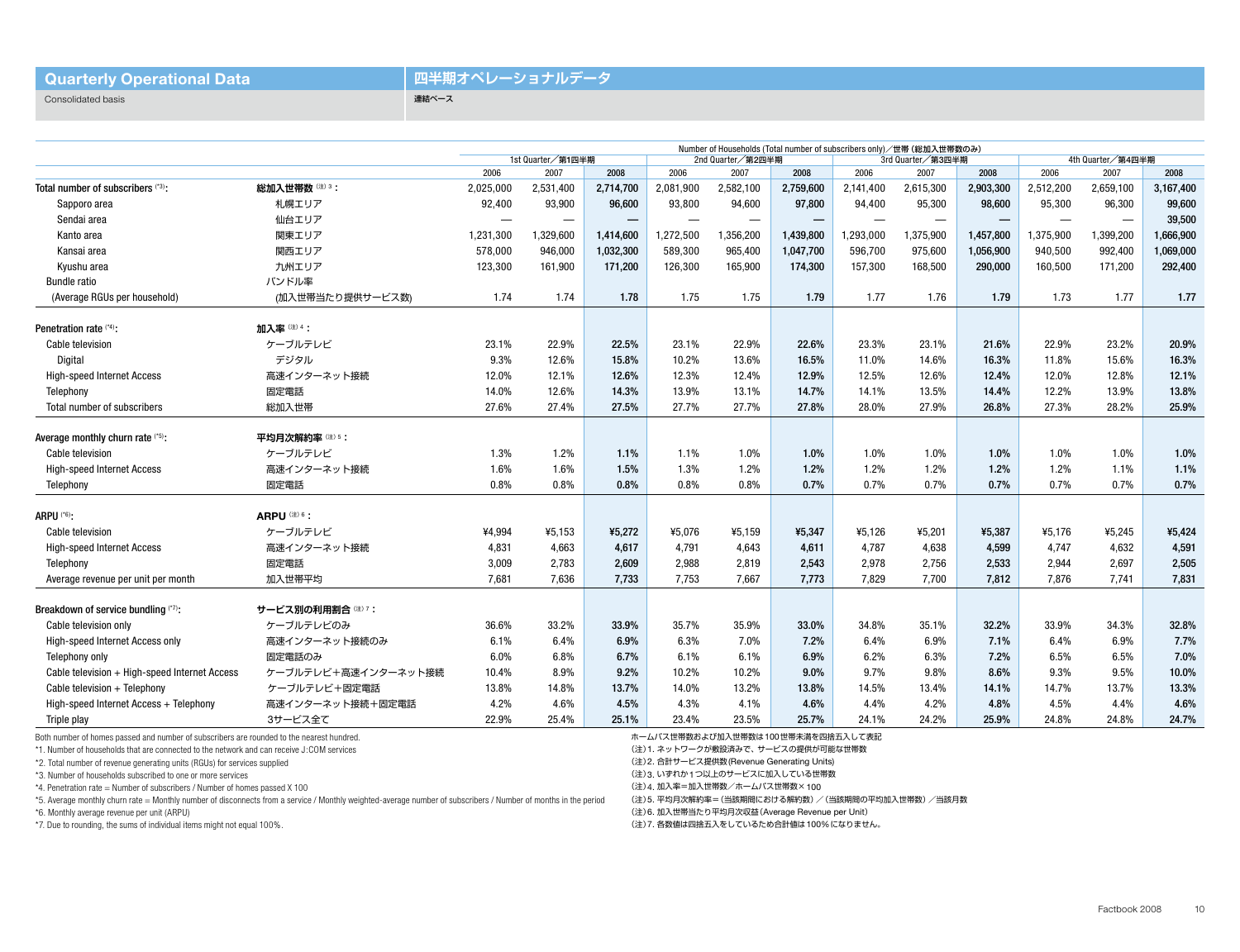#### **Market Data 市場データ**

**Number of Subscribing Households to Pay Cable TV Services 有料ケーブルテレビ加入世帯数**





Sources: December 2008 edition of *HOSO Journal* and Jupiter Telecommunications Co., Ltd. publicly released materials 出所「: 放送ジャーナル」2008年12月号、当社公表資料

#### **Pay Multi-Channel TV Market**

#### **有料多チャンネル市場**



Sources: December 2008 edition of *HOSO Journal* and Sky Perfect JSAT Corp. publicly released materials 出所「: 放送ジャーナル」2008年12月号、スカパー JSAT(株)公表資料

Sources: December 2008 edition of *HOSO Journal* and Jupiter Telecommunications Co., Ltd. publicly released materials 出所「: 放送ジャーナル」2008年12月号、当社公表資料